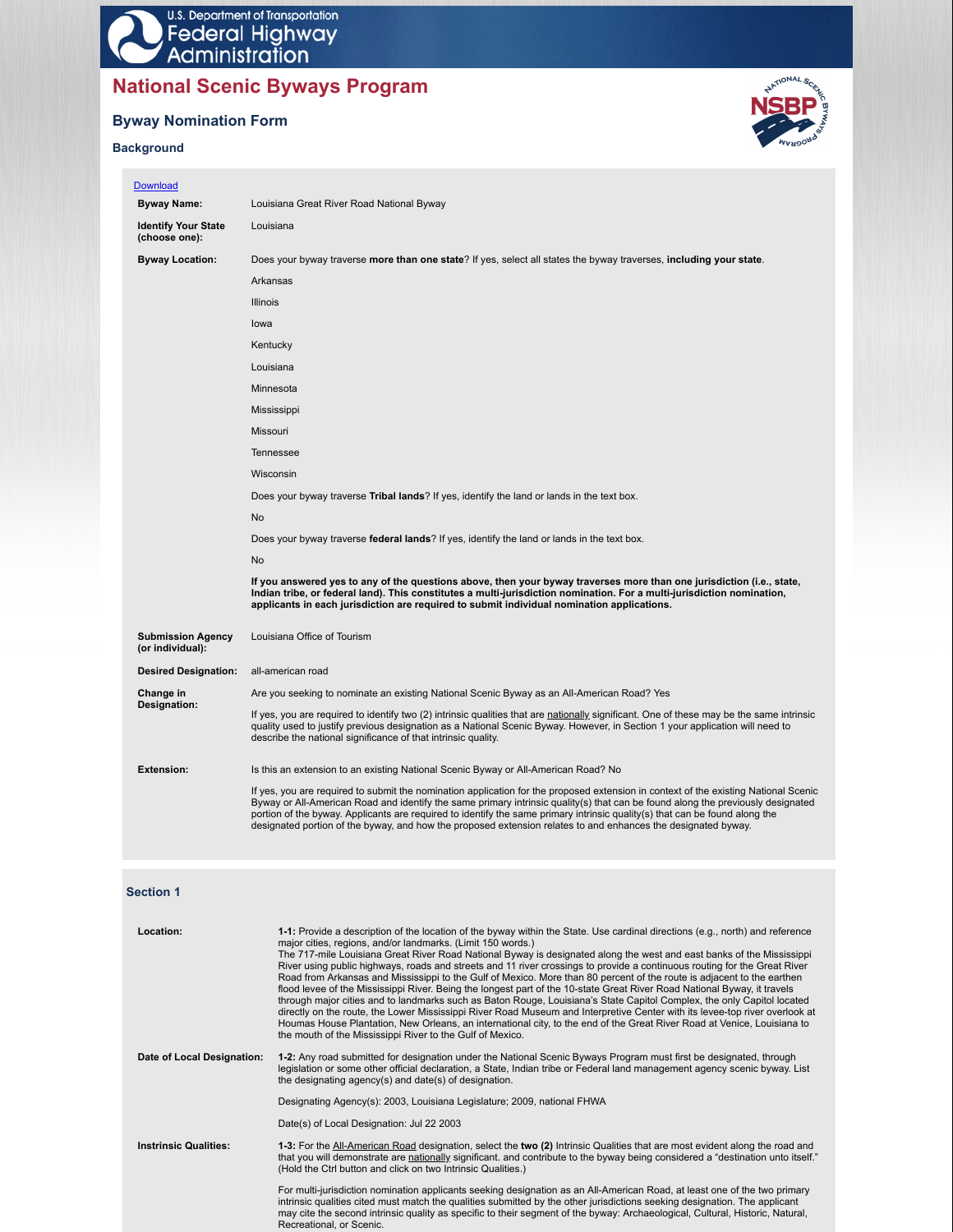**Cultural** Historic **Primary Photo:** 1-4: Provide a single image that you feel best represents the experience along your byway. Please select this image<br>carefully as it will introduce the reviewers to your byway. Also, if designated, your byw efforts of the National Scenic Byways Program and this image will be used on the traveler website. Please provide an alternative text description of the image that describes what the image depicts. This text will be used by those who cannot see the photo, and should thoroughly describe what is depicted in the image. For guidelines on<br>submitting images and composing alternative text descriptions, please see our Image Style Guide. (Limit 50 wor submitting images and composing alternative text descriptions, please see our *Image Style G* Alternative text for image: A foggy morning at the Oak Alley Plantation gives an eerie appearance to this restored Antebellum plantation home. Live oaks - 300-years-old - create a canopy over the walkway making a pathway to the front of the home. Image name: Foggy Morning at Oak Alley Plantation Image owner: Louisiana Office of Tourism Photo release? No Upload Image: 1-4Oak AlleyFoggy morning.jpg Before uploading, rename the file to begin with 1-4. For example, rename your file RiverBend.png to 1-4RiverBend.png.

#### **Section 2**

2-1: This section will introduce the reviewers to your byway. Provide a description of your byway from the "big picture" point of view, and within the context of your description, include information on the items below. For more information on developing a strong statement of qualification, please reference the Nominations Guide. (Limit 750 words.)

- Theme that reflects the central focus of the byway's nomination story and promotes the Byway.
- An overview of the Traveler Experience navigating the byway. Provide a sense of how the experience unfolds as visible features, byway stories, or important resources form the core quality of your corridor.
- Regional Significance (National Scenic Byway) explain and justify what is special, significant or unique about your byway in relation to the primary Intrinsic Quality
- National Significance (All-American Road) explain and justify what is special, significant or unique about your byway in relation to the two (2) primary Intrinsic Qualities, and why the road is considered a destination unto itself

#### **Statement of Qualification:**

Side by side and decade after decade, the "Father of all Waters"—the Mighty Mississippi—and the Great River Road—bring more people together with their history, culture and natural worlds than any other North American river and treasured road. The Louisiana portion of the 10-state Great River Road National Byway, the longest byway in Louisiana, is indeed one of the most important corridors of archeology, history, culture, recreation opportunity, natural resources, and scenic beauty in the United States. More than 700 miles of public highways and streets connect leisure travelers—residents and visitors<br>alike—with Louisiana's rural towns, UNESCO World Heritage Site Poverty Orleans' French Quarter, the history of the Louisiana Purchase, and all the local food, music, and amazing sights in between. The Louisiana Great River Road brings it all together by delivering all the authenticity, stories and experiences of more than 300 years of this country's history and culture. In Baton Rouge, the state's capital, travelers find monuments and stories of Huey Pierce Long, Louisiana's "Kingfish", governor, United States Senator and would-<br>be candidate for president in 1936. Visitors come to see where Long w Keen on "his" LSU football team, when the legislature denied his budget request for a new football stadium, a determined governor built men's dormitories in the round with a football field in the center. Long, expecting to challenge Franklin Roosevelt in the 1936 presidential election, built his governor's mansion as an exact replica of the White House, so he'd know where the light switches were located when he got there. Continuing south, the River Parishes has a most unusual public holiday lighting displays. On Christmas Eve, 20-foot-tall wooden structures are built on the levee and set ablaze. Why<br>bonfires on Christmas Eve? Some believe they are from an ancient Eur the bonfires light the way for Santa Claus (or Papa Noel, as the French say). In Darrow, the Lower Mississippi River Road Museum and Interpretive Center at Houmas House has exhibits that highlight the history of the Lower Mississippi River and how it helped to create the culture of Louisiana and the nation. Exhibits include historic river maps, folklore, information on river commerce and the steamboats that brought entertainment up and down the river. Heading toward New Orleans, travelers discover why Louisiana has a worldwide reputation for good food, good drink and good living. Celebrations such as Mardi Gras and the International Jazz and Heritage Festival are annual traditions, as well as Essence Festival, the largest African American music festival in the United States. Each festival attracts millions of visitors to southern Louisiana for the food, music and culture. The cocktail is said to have been invented in New Orleans. So, where else can a visitor find a museum dedicated to the cocktail. - the Sazerac House, a six-storied building with interactive exhibits and working distillery. Before or after the distillery tour, travelers can see the National World War II Museum, a Smithsonian affiliate, the<br>New Orleans Historic Voodoo Museum or the Jean Lafitte Nati unique story. For decades leisure travelers from around the world have been drawn to the Louisiana Great River Road. The "Mighty Mississippi"; 'River Road Plantations; blues and Jazz; swamp tours; Cajun and Creole culture and cooking; Mardi Gras; Pilgrimage; and tracing the treks of early explorers, the last battle of the War of 1812 at Chalmette and the Louisiana Civil War campaigns are longstanding travel motivations that continue to bring people to the Louisiana Great River Road. These core intrinsic qualities of the Louisiana Great River Road are expected to drive people here for years to come.<br>Today, the Mississippi River is the largest natural resource in the Unit expansion of America than the Mississippi River. It continues to be a vital connection for water, commerce, and recreation with more than 75 percent of the population of the United States living within a day's car trip to the Mississippi River. And today the Great River Road is the longest byway of its kind in the United States: one great road set side by side with one great river there for one great exploration after another.

#### **Section 3**

| <b>Byway Length:</b>      | 3-1: Enter the total byway length (in miles) from end to end (including road gaps that aren't included in the nomination but<br>must be traveled).<br>717 miles                                                                                                                                                                                                                                                                                                                                                                                                                                                                                                                                                                                                                                                                                                                                                                                                                                                                                                                                                                                                                                                                                                                                                                                                                                                                                                                                                                                                                                                                                                                                       |
|---------------------------|-------------------------------------------------------------------------------------------------------------------------------------------------------------------------------------------------------------------------------------------------------------------------------------------------------------------------------------------------------------------------------------------------------------------------------------------------------------------------------------------------------------------------------------------------------------------------------------------------------------------------------------------------------------------------------------------------------------------------------------------------------------------------------------------------------------------------------------------------------------------------------------------------------------------------------------------------------------------------------------------------------------------------------------------------------------------------------------------------------------------------------------------------------------------------------------------------------------------------------------------------------------------------------------------------------------------------------------------------------------------------------------------------------------------------------------------------------------------------------------------------------------------------------------------------------------------------------------------------------------------------------------------------------------------------------------------------------|
| <b>Route Description:</b> | 3-2: Please provide a complete, sequential route description that documents all road segments including any gaps and/or<br>intrusions. Include all of the road segments which, when linked together, match the legal description used by your<br>State/Indian tribe/Federal land management agency to officially designate the road. Please work with your State/Indian<br>tribe/Federal land management agency Scenic Byway Coordinator to develop this section so that you accurately reflect<br>State/Indian tribe/Federal land management agency records for the designated route. Please also specify road names and<br>route numbers for all road seaments. (Limit 750 words.)<br>The Louisiana Great River Road route follows closely the west and east banks of the Mississippi River with connecting<br>points to the Great River Road in Arkansas and Mississippi. Additionally, the route includes 11 Mississippi River crossings,<br>including brides and ferries. GPS Coordinates: Beginning Points: West bank Louisiana/Arkansas State Line on US 65:<br>33.004685, -91.222593 East bank Louisiana/ Mississippi State Line on US 61: 30.999081, -91.347887 Ending Point:<br>Venice, Louisiana: 29.219883, -89.395521 (shape file will be provided) Route Description The Louisiana Great River Road<br>is 717 miles long, runs through 18 parishes, has 11 river crossing and is on both sides of the Mississippi River. Travelers<br>can access the Louisiana Great River Road by vehicle, bicycle and on-foot by crossing the Mississippi River by bridge or<br>ferry. West Bank At the Arkansas/Louisiana state line take US 65 South to LA 84 east from Ferriday to Vidalia; LA 131 |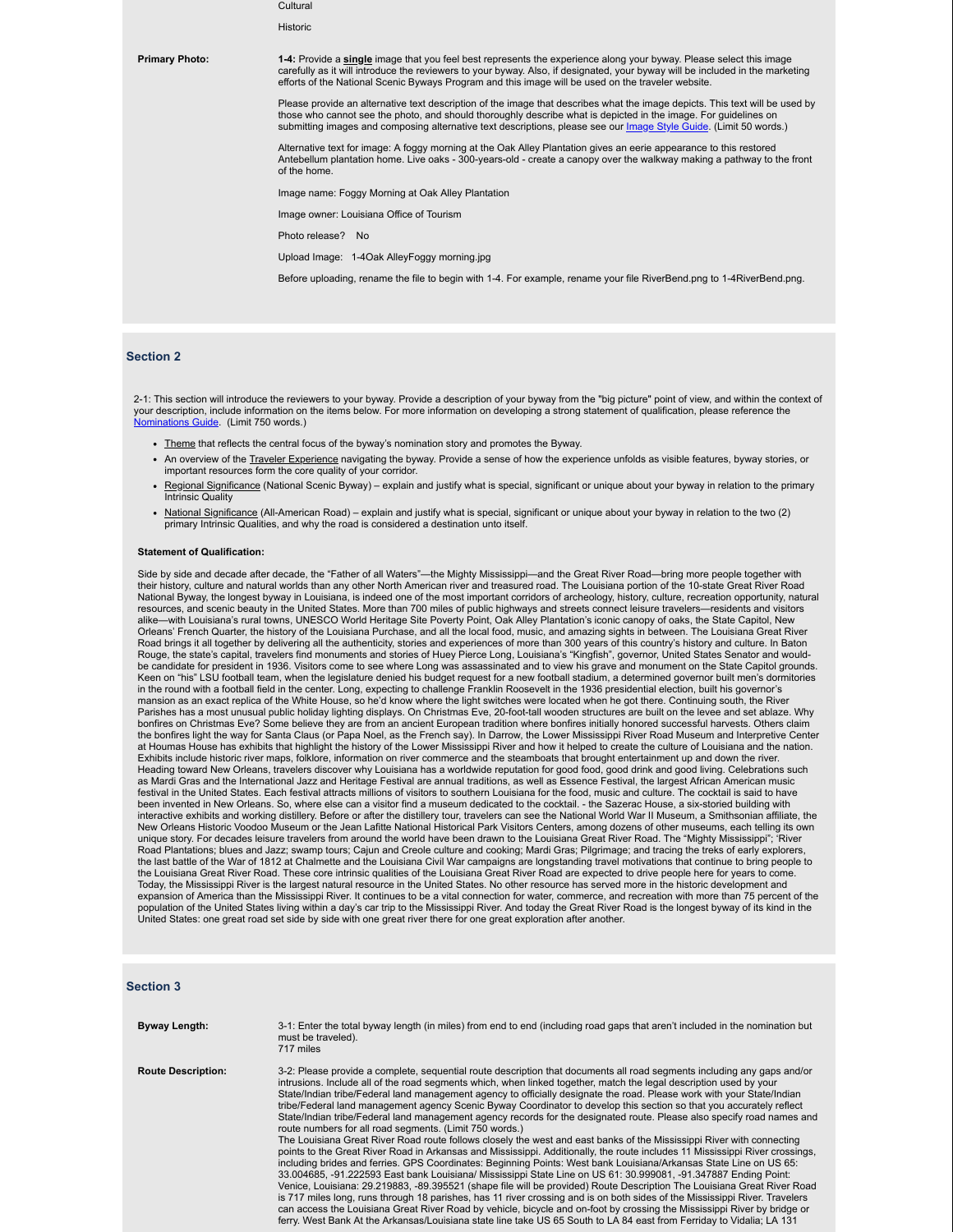|                                 | south from Vidalia to LA 15 south to LA 1; LA 1 south through New Roads to LA 416; LA 416 east to LA 415; LA 415 to<br>Port Allen. LA 415 becomes LA 986 turn right to Oaks Avenue; proceed to Alexander Avenue; turn right, then left onto<br>Avenue G; take Avenue G to LA 1; turn left on LA 1 to Beaulieu Lane to LA 988; follow LA 988 through Brusly. Proceed<br>south on LA 988 to LA 1 in Plaquemine, turn left onto LA 75 and proceed to LA 405; take LA 405 through White Castle to<br>LA 1 in Donaldsonville; proceed on LA 1 to LA 18 through Vacherie, passing under the Sunshine Bridge. Continue on LA<br>18 through Edgard, Hahnville, Luling, Ama through Waggaman to LA 541, continue on LA 541 through Bridge City, pass<br>under the US Highway 90 Mississippi River Bridge; continue on LA 541 through Marrero and Harvey, reconnect to LA 18<br>to LA 23 south to Belle Chasse to Venice to the end of the road. East Bank From the Mississippi state line, take LA 61<br>south through Laurel Hill, Wakefield, and St. Francisville, and Port Hudson to Interstate 110 south through Baton Rouge,<br>exit Capitol Access Road; pass the State Capitol, left on River Road to St. Phillip Street; turn right on St. Phillip Street and<br>proceed to LA 30 to the LSU campus; at Tiger Stadium, turn right on Skip Bertman Drive; to River Road and turn left;<br>follow River Road to Iberville Parish, connecting to LA 327 south to LA 991 to LA 75 through Sunshine, St. Gabriel, and<br>Carville, Geismar and Darrow where LA 75 turns into LA 942. Proceed on LA 942 to Burnside where LA 942 turns into LA<br>44; continue on LA 44 south go under the Sunshine Bridge and through Union, Convent, and Gramercy. Continue on LA<br>44 south past Veterans Memorial Bridge to Reserve and SR 636-3; proceed on SR 636-3 back to LA 44 through LaPlace<br>to SR 628; continue on SR 628 through Gypsy and Montz to US Highway 61; Cross the Bonnet Carre Spillway to LA 48 at<br>Norco; continue on LA 48 until LA 48 turns into Jefferson Highway; turn right on SR 3154, proceed to Riverside Drive; take<br>Riverside Drive under US Highway 90 Mississippi River Bridge into New Orleans. Follow Riverside Drive through Tulane<br>University to Magazine Street; take Magazine Street past the Audubon Zoo to Exposition Street; take Exposition Street to<br>Tchoupitoulas Street; to Interstate 10 Mississippi River Bridge and cross the Mississippi River; take the Westbank<br>Expressway, exit LA 23 through Belle Chasse to Venice and to the end of the road. |                                                                                                                    |
|---------------------------------|-------------------------------------------------------------------------------------------------------------------------------------------------------------------------------------------------------------------------------------------------------------------------------------------------------------------------------------------------------------------------------------------------------------------------------------------------------------------------------------------------------------------------------------------------------------------------------------------------------------------------------------------------------------------------------------------------------------------------------------------------------------------------------------------------------------------------------------------------------------------------------------------------------------------------------------------------------------------------------------------------------------------------------------------------------------------------------------------------------------------------------------------------------------------------------------------------------------------------------------------------------------------------------------------------------------------------------------------------------------------------------------------------------------------------------------------------------------------------------------------------------------------------------------------------------------------------------------------------------------------------------------------------------------------------------------------------------------------------------------------------------------------------------------------------------------------------------------------------------------------------------------------------------------------------------------------------------------------------------------------------------------------------------------------------------------------------------------------------------------------------------------------------------------------------------------------------------------------------------------------------------------------------------------------------------------------------------------------------------------------------------------------------------------------------------------------------------------------------------------------------------------------------------------------------------------------------------------------------------|--------------------------------------------------------------------------------------------------------------------|
| <b>Route Address:</b>           | 3-3: To assist review of your nomination, please provide the addresses/intersections and the GPS coordinates for the<br>beginning and end points of the byway. You will provide the GPS coordinates for other key points/features in Section 5:<br>Traveler Experience.                                                                                                                                                                                                                                                                                                                                                                                                                                                                                                                                                                                                                                                                                                                                                                                                                                                                                                                                                                                                                                                                                                                                                                                                                                                                                                                                                                                                                                                                                                                                                                                                                                                                                                                                                                                                                                                                                                                                                                                                                                                                                                                                                                                                                                                                                                                               |                                                                                                                    |
|                                 | Beginning addresses/intersections and the GPS coordinates of the<br>byway.<br>West bank/Arkansas border/US 65 33.004685, -91.222593, East<br>Bank/MS line US 61 30.999081, -91.347887                                                                                                                                                                                                                                                                                                                                                                                                                                                                                                                                                                                                                                                                                                                                                                                                                                                                                                                                                                                                                                                                                                                                                                                                                                                                                                                                                                                                                                                                                                                                                                                                                                                                                                                                                                                                                                                                                                                                                                                                                                                                                                                                                                                                                                                                                                                                                                                                                 | <b>Ending</b> addresses/intersections and the<br>GPS coordinates of the byway.<br>Venice, LA 29.219883, -89.395521 |
|                                 | If available, please submit a GIS shapefile of the route.                                                                                                                                                                                                                                                                                                                                                                                                                                                                                                                                                                                                                                                                                                                                                                                                                                                                                                                                                                                                                                                                                                                                                                                                                                                                                                                                                                                                                                                                                                                                                                                                                                                                                                                                                                                                                                                                                                                                                                                                                                                                                                                                                                                                                                                                                                                                                                                                                                                                                                                                             |                                                                                                                    |
|                                 | Uploaded GIS file: 3-3LouisianaGreatiRiverRoad.zip                                                                                                                                                                                                                                                                                                                                                                                                                                                                                                                                                                                                                                                                                                                                                                                                                                                                                                                                                                                                                                                                                                                                                                                                                                                                                                                                                                                                                                                                                                                                                                                                                                                                                                                                                                                                                                                                                                                                                                                                                                                                                                                                                                                                                                                                                                                                                                                                                                                                                                                                                    |                                                                                                                    |
|                                 | Before uploading, rename the file to begin with 3-3. For example, rename your file RiverBend.png to 3-3RiverBend.png."                                                                                                                                                                                                                                                                                                                                                                                                                                                                                                                                                                                                                                                                                                                                                                                                                                                                                                                                                                                                                                                                                                                                                                                                                                                                                                                                                                                                                                                                                                                                                                                                                                                                                                                                                                                                                                                                                                                                                                                                                                                                                                                                                                                                                                                                                                                                                                                                                                                                                |                                                                                                                    |
| <b>Federal Lands:</b>           | 3-4: Check the boxes for agencies whose lands occur along the byway or select Not Applicable.                                                                                                                                                                                                                                                                                                                                                                                                                                                                                                                                                                                                                                                                                                                                                                                                                                                                                                                                                                                                                                                                                                                                                                                                                                                                                                                                                                                                                                                                                                                                                                                                                                                                                                                                                                                                                                                                                                                                                                                                                                                                                                                                                                                                                                                                                                                                                                                                                                                                                                         |                                                                                                                    |
|                                 | NotApplicable Other (please specify):                                                                                                                                                                                                                                                                                                                                                                                                                                                                                                                                                                                                                                                                                                                                                                                                                                                                                                                                                                                                                                                                                                                                                                                                                                                                                                                                                                                                                                                                                                                                                                                                                                                                                                                                                                                                                                                                                                                                                                                                                                                                                                                                                                                                                                                                                                                                                                                                                                                                                                                                                                 |                                                                                                                    |
| Route Map:                      | 3-5: Please provide the following information on a single PDF map which will be used as a central reference point with the<br>other materials you include in your nomination application. The scale and size of the map will be relative to the location<br>and length of your nominated byway. In some cases, this may require two or more pages. The map and supporting legend<br>should clearly show:                                                                                                                                                                                                                                                                                                                                                                                                                                                                                                                                                                                                                                                                                                                                                                                                                                                                                                                                                                                                                                                                                                                                                                                                                                                                                                                                                                                                                                                                                                                                                                                                                                                                                                                                                                                                                                                                                                                                                                                                                                                                                                                                                                                              |                                                                                                                    |
|                                 | • Location of the byway within the State, Indian lands, or Federal lands                                                                                                                                                                                                                                                                                                                                                                                                                                                                                                                                                                                                                                                                                                                                                                                                                                                                                                                                                                                                                                                                                                                                                                                                                                                                                                                                                                                                                                                                                                                                                                                                                                                                                                                                                                                                                                                                                                                                                                                                                                                                                                                                                                                                                                                                                                                                                                                                                                                                                                                              |                                                                                                                    |
|                                 | • The location of the byway in relation to other State, Indian tribe, and Federal land management agency byways;<br>and America's Byways in your region                                                                                                                                                                                                                                                                                                                                                                                                                                                                                                                                                                                                                                                                                                                                                                                                                                                                                                                                                                                                                                                                                                                                                                                                                                                                                                                                                                                                                                                                                                                                                                                                                                                                                                                                                                                                                                                                                                                                                                                                                                                                                                                                                                                                                                                                                                                                                                                                                                               |                                                                                                                    |
|                                 | • Each end point of the byway                                                                                                                                                                                                                                                                                                                                                                                                                                                                                                                                                                                                                                                                                                                                                                                                                                                                                                                                                                                                                                                                                                                                                                                                                                                                                                                                                                                                                                                                                                                                                                                                                                                                                                                                                                                                                                                                                                                                                                                                                                                                                                                                                                                                                                                                                                                                                                                                                                                                                                                                                                         |                                                                                                                    |
|                                 | • Location of gaps and/or intrusions                                                                                                                                                                                                                                                                                                                                                                                                                                                                                                                                                                                                                                                                                                                                                                                                                                                                                                                                                                                                                                                                                                                                                                                                                                                                                                                                                                                                                                                                                                                                                                                                                                                                                                                                                                                                                                                                                                                                                                                                                                                                                                                                                                                                                                                                                                                                                                                                                                                                                                                                                                  |                                                                                                                    |
|                                 | • The location of each community along the route                                                                                                                                                                                                                                                                                                                                                                                                                                                                                                                                                                                                                                                                                                                                                                                                                                                                                                                                                                                                                                                                                                                                                                                                                                                                                                                                                                                                                                                                                                                                                                                                                                                                                                                                                                                                                                                                                                                                                                                                                                                                                                                                                                                                                                                                                                                                                                                                                                                                                                                                                      |                                                                                                                    |
|                                 | • Boundaries and/or management areas of major entities (e.g., parks, forests, reserves)<br>• Locations of critical directional signage, if any                                                                                                                                                                                                                                                                                                                                                                                                                                                                                                                                                                                                                                                                                                                                                                                                                                                                                                                                                                                                                                                                                                                                                                                                                                                                                                                                                                                                                                                                                                                                                                                                                                                                                                                                                                                                                                                                                                                                                                                                                                                                                                                                                                                                                                                                                                                                                                                                                                                        |                                                                                                                    |
|                                 | • Locations of existing interpretive panels/information                                                                                                                                                                                                                                                                                                                                                                                                                                                                                                                                                                                                                                                                                                                                                                                                                                                                                                                                                                                                                                                                                                                                                                                                                                                                                                                                                                                                                                                                                                                                                                                                                                                                                                                                                                                                                                                                                                                                                                                                                                                                                                                                                                                                                                                                                                                                                                                                                                                                                                                                               |                                                                                                                    |
|                                 | • Locations of public visitor centers and/or other visitor amenities (e.g., public restroom facilities)                                                                                                                                                                                                                                                                                                                                                                                                                                                                                                                                                                                                                                                                                                                                                                                                                                                                                                                                                                                                                                                                                                                                                                                                                                                                                                                                                                                                                                                                                                                                                                                                                                                                                                                                                                                                                                                                                                                                                                                                                                                                                                                                                                                                                                                                                                                                                                                                                                                                                               |                                                                                                                    |
|                                 | Locations of the features detailed in the Visitor/Traveler Experience section of this nomination form (Section 5).                                                                                                                                                                                                                                                                                                                                                                                                                                                                                                                                                                                                                                                                                                                                                                                                                                                                                                                                                                                                                                                                                                                                                                                                                                                                                                                                                                                                                                                                                                                                                                                                                                                                                                                                                                                                                                                                                                                                                                                                                                                                                                                                                                                                                                                                                                                                                                                                                                                                                    |                                                                                                                    |
|                                 | Uploaded Map: 3-5Louisiana Great River Road Maps.pdf                                                                                                                                                                                                                                                                                                                                                                                                                                                                                                                                                                                                                                                                                                                                                                                                                                                                                                                                                                                                                                                                                                                                                                                                                                                                                                                                                                                                                                                                                                                                                                                                                                                                                                                                                                                                                                                                                                                                                                                                                                                                                                                                                                                                                                                                                                                                                                                                                                                                                                                                                  |                                                                                                                    |
|                                 | Before uploading, rename the file to begin with 3-5. For example, rename your file RiverBend.png to 3-5RiverBend.png.                                                                                                                                                                                                                                                                                                                                                                                                                                                                                                                                                                                                                                                                                                                                                                                                                                                                                                                                                                                                                                                                                                                                                                                                                                                                                                                                                                                                                                                                                                                                                                                                                                                                                                                                                                                                                                                                                                                                                                                                                                                                                                                                                                                                                                                                                                                                                                                                                                                                                 |                                                                                                                    |
| <b>Continuity of the Route:</b> | 3-6: The continuity of your byway route is an essential requirement for designation as it directly impacts the travel<br>experience and can reflect community support. If you have included a list of gaps and/or intrusions in your official route<br>description, please use this section to provide explanations for any gaps and/or intrusions in your route that interrupt the<br>continuity of the traveler experience (e.g., local zoning decisions, lack of community support, etc.) (Limit 250 words.)<br>Continuous route; no gaps                                                                                                                                                                                                                                                                                                                                                                                                                                                                                                                                                                                                                                                                                                                                                                                                                                                                                                                                                                                                                                                                                                                                                                                                                                                                                                                                                                                                                                                                                                                                                                                                                                                                                                                                                                                                                                                                                                                                                                                                                                                          |                                                                                                                    |
| Nomination by Indian            | 3-7: If this nomination is being submitted for consideration by an Indian tribe, please answer the following questions:                                                                                                                                                                                                                                                                                                                                                                                                                                                                                                                                                                                                                                                                                                                                                                                                                                                                                                                                                                                                                                                                                                                                                                                                                                                                                                                                                                                                                                                                                                                                                                                                                                                                                                                                                                                                                                                                                                                                                                                                                                                                                                                                                                                                                                                                                                                                                                                                                                                                               |                                                                                                                    |
| Tribes:                         | 1. Title 23, United States Code (USC), Section 162(a)(3)(B) allows nomination by Indian tribes only if a Federal land<br>management agency (other than the Bureau of Indian Affairs), a State, or a political subdivision of a State does not<br>have jurisdiction over the road or responsibility for managing the road. Briefly discuss who has jurisdiction over the<br>road and who manages the road. (Limit 200 words.)<br>N/A                                                                                                                                                                                                                                                                                                                                                                                                                                                                                                                                                                                                                                                                                                                                                                                                                                                                                                                                                                                                                                                                                                                                                                                                                                                                                                                                                                                                                                                                                                                                                                                                                                                                                                                                                                                                                                                                                                                                                                                                                                                                                                                                                                   |                                                                                                                    |
|                                 | 2. Section 162(a)(3)(C) requires that Indian tribes maintain the safety and quality of roads nominated. Discuss how the<br>tribe will maintain the safety and quality of the road. (Limit 200 words.)<br>N/A                                                                                                                                                                                                                                                                                                                                                                                                                                                                                                                                                                                                                                                                                                                                                                                                                                                                                                                                                                                                                                                                                                                                                                                                                                                                                                                                                                                                                                                                                                                                                                                                                                                                                                                                                                                                                                                                                                                                                                                                                                                                                                                                                                                                                                                                                                                                                                                          |                                                                                                                    |
|                                 |                                                                                                                                                                                                                                                                                                                                                                                                                                                                                                                                                                                                                                                                                                                                                                                                                                                                                                                                                                                                                                                                                                                                                                                                                                                                                                                                                                                                                                                                                                                                                                                                                                                                                                                                                                                                                                                                                                                                                                                                                                                                                                                                                                                                                                                                                                                                                                                                                                                                                                                                                                                                       |                                                                                                                    |

# **Section 4**

| <b>Vehicle Accommodation:</b> | 4-1: Confirm that two-wheel-drive passenger vehicles are accommodated along the entire route, and describe how this is<br>facilitated if segments of the road are not paved. (Limit 150 words.)<br>All portions of the Louisiana Great River Road can accommodate vehicles of all types with hard surface paving, year-<br>round and full public access. The Louisiana River Road easily accommodates vehicles of all types: tour buses, RVs,<br>bikers, motorcyclist and cars. The cruise lines carry passengers on field trips and optional excursions along the Louisiana<br>Great River Road all year. The roads are properly maintained by the Louisiana Department of Transportation and<br>Development and have directional and wayfinding signage. The Louisiana Department of Transportation and Development<br>provides information on the Louisiana Byway road system on the official state map and the Louisiana Tour Guide provides<br>information on ways to locate Louisiana Great River Road sites and attractions. |
|-------------------------------|-------------------------------------------------------------------------------------------------------------------------------------------------------------------------------------------------------------------------------------------------------------------------------------------------------------------------------------------------------------------------------------------------------------------------------------------------------------------------------------------------------------------------------------------------------------------------------------------------------------------------------------------------------------------------------------------------------------------------------------------------------------------------------------------------------------------------------------------------------------------------------------------------------------------------------------------------------------------------------------------------------------------------------------|
|                               | 4-2: Describe the accommodation of bicycle and pedestrian travel, including crossings, along the byway. If non-applicable,<br>indicate N/A. (Limit 150 words.)<br>Bicycle and pedestrian travel are accommodated and encouraged with the presence of the Mississippi River Trail (MRT)—<br>the 10-state route that parallels the Mississippi River and the Great River Road. In Louisiana, much of the MRT uses the                                                                                                                                                                                                                                                                                                                                                                                                                                                                                                                                                                                                                 |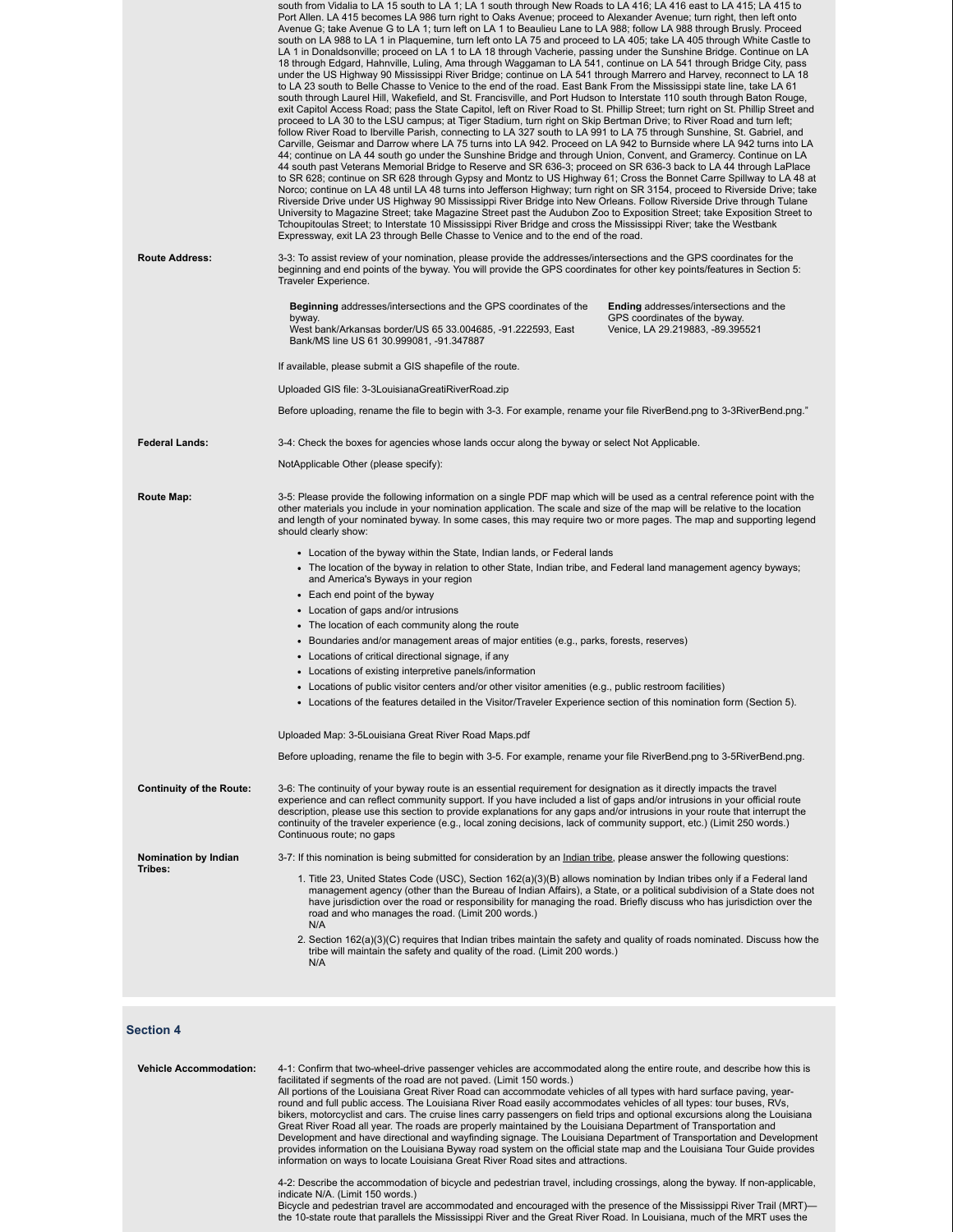|                            | adjoining levee tops with paved trails and designated trailheads that also facilitate and support byway travelers. Many<br>parish governments in municipalities located along the Louisiana Great River Road have created riverfront-park<br>developments that encourage more connectivity to the Mississippi River and Louisiana Great River Road. This includes<br>the river towns of Vidalia, Port Allen, Baton Rouge, Donaldsonville, River Parishes and New Orleans. The ferries that cross<br>the Mississippi River are excellent ways for pedestrians and cyclists to view the river up close and to cross the other side<br>to continue the journey on the Louisiana Great River Road.                                                                                                                                                                                                                                                                   |
|----------------------------|------------------------------------------------------------------------------------------------------------------------------------------------------------------------------------------------------------------------------------------------------------------------------------------------------------------------------------------------------------------------------------------------------------------------------------------------------------------------------------------------------------------------------------------------------------------------------------------------------------------------------------------------------------------------------------------------------------------------------------------------------------------------------------------------------------------------------------------------------------------------------------------------------------------------------------------------------------------|
|                            | 4-3: For the All-American Roads designation, discuss the accommodation of conventional tour buses along the route.<br>(Limit 150 words.)<br>The entire Louisiana Great River Road can accommodate tour buses with hard surface paved roads that are maintained<br>by the Louisiana Department of Transportation and Development. Attractions along the Louisiana Great River Road have<br>been attracting tour buses for many decades. All provide ample parking, bus turn-arounds and drop--off points that provide<br>safe loading and unloading of tour bus passengers. The Louisiana Great River Road is a very popular itinerary for<br>domestic and international receptive operators. Today, the use of tour buses is more popular with the cruise lines, traveling<br>the Mississippi River, and providing optional shore excursions to Louisiana Great River Road attractions and restaurants<br>for the hundreds of thousands of passengers each year. |
| <b>Travel Restrictions</b> | 4-4: Describe any restrictions to the types of vehicles that are allowed along the route. If non-applicable, indicate N/A.<br>(Limit 150 words.)<br>There are no unusual vehicle restrictions on any portion of the Louisiana Great River Road. Commercial vehicles are<br>allowed throughout. Appropriate speed and parking restrictions are enforced.                                                                                                                                                                                                                                                                                                                                                                                                                                                                                                                                                                                                          |
|                            | 4-5: Describe any seasonal closures or other restrictions along the route. If non-applicable, indicate N/A. (Limit 150)<br>words.)<br>There are no regular seasonal closures on any portion of the Louisiana Great River Road. Traffic control during tropical<br>storm events is publically communicated and thoroughly managed.                                                                                                                                                                                                                                                                                                                                                                                                                                                                                                                                                                                                                                |
| Seasons:                   | 4-6: Describe the best time during the year to drive the byway and experience the Intrinsic Qualities identified in this<br>application (Limit 150 words.)<br>Louisiana has a mild sub-tropical climate. Outside activities, sightseeing and traveling the Louisiana Great River Road can<br>be enjoyed year-round. Many people suggest that the best time to experience the byway is September to June.                                                                                                                                                                                                                                                                                                                                                                                                                                                                                                                                                         |
|                            | 4-7: Describe any travel concentrations or high seasons when byway visitors might be more likely to encounter crowds or<br>extra traffic (Limit 150 words.)<br>Except for special events such as Mardi Gras in New Orleans or other isolated areas, leisure travel concentrations are<br>fairly uniform along the Road.                                                                                                                                                                                                                                                                                                                                                                                                                                                                                                                                                                                                                                          |
| Safety:                    | 4-8: Describe the key factors of your roadway that contribute to its safety for travelers (e.g. rumble strips, low speeds,<br>lighting, quard rails, high friction surface treatments). (Limit 150 words.)<br>All portions of the Louisiana Great River Road are in public jurisdictional control with more than 90 percent being under the<br>control of the Louisiana Department of Transportation and Development. Roadway design, engineering, construction, and<br>maintenance meet professional and official transportation standards. Traffic control devices are complete and current.<br>Traffic enforcement by state and parish law enforcement occurs along the entire route.                                                                                                                                                                                                                                                                         |

#### **Section 5**

**Getting to the Byway:** 5-1: Using the table below, provide distance and driving time to the byway from at least two nearby large cities, gateway communities, airports, major roadways, or other locations that would be pertinent to the traveler (limit 5).

| Location                          | <b>Distance (miles)</b> | <b>Avg Driving Time (hours)</b>              |
|-----------------------------------|-------------------------|----------------------------------------------|
| Tallulah/Vicksburg Area           | 5 miles                 | 10-15 minutes depending on starting<br>point |
| Vidalia/Ferriday/Natchez, MS Area | 5 miles                 | 10-15 minutes depending on starting<br>point |
| St. Francisville/New Roads Area   | 0-5 miles               | 0-5 minutes depending on starting<br>point   |
| Baton Rouge Metropolitan Area     | 0 miles                 | 0-15 minutes depending on starting<br>point  |
| New Orleans Metropolitan Area     | 0 miles                 | 0-15 minutes depending on starting<br>point  |

**Traveler Services:** 5-2: Provide a short description of services and hours of operation at each public visitor/welcome center. (Limit 150 words.) Approximately 25 public visitor and welcome centers are located directly on the Louisiana Great River Road or within a 1-15-mile drive of the route. (They are individually located and named on the Route Map.) All public visitor centers operate daily during normal business hours except on major holidays. The centers provide travel brochures, personalized service, restrooms, and drinking water and many locations interpret the intrinsic qualities of the Great River Road and offer multi-lingual assistance. The visitor and welcome centers are located on the map provided.

5-3: Describe any universal access accommodations to assist travelers of varying abilities. (Limit 150 words.) Public visitor/welcome centers and many of the public intrinsic resource sites provide universal access accommodations. The graphics and typography of printed materials and fixed interpretive exhibits for the Louisiana Great River Road incorporate provisions for individuals with limited sight. Electronic communications and media will address appropriate Section 508 provisions.

5-4: Describe any gaps on the byway of 50 miles or more where no traveler services (food, fuel or restrooms) are available. (Limit 150 words.)

All locations of the Louisiana Great River Road are within 1-15-miles of food, fuel, restrooms and other essential traveler services. There are many more visitor centers and travel stops now, even in the most rural areas of the drive.

5-5: Does your byway include alternative fuel corridors, as defined under **FHWA's Alternative Fuels Corridor Program?** 

no If yes, please list the corridor(s) and date(s) of designation, and discuss the fuel(s) accommodated. (Limit 150 words.)

There are very few alternative fuel stations outside of Baton Rouge and New Orleans. Along the route there is one propane station; most of the alternative fueling stations are ethanol and electric. A map of Alternative fueling stations is included with the map PDF.

**Wayfinding:** 5-6: Describe how travelers will know they are on the byway and list tools such as maps, signs and brochures. (Limit 150 words.) All Louisiana Byways, including the Louisiana Great River Road, has byway logo signage. More than 80 percent of the Louisiana Great<br>River Road route is adjacent to the earthen flood levee of the Mississippi River—a continu of Tourism, through welcome centers and visitors information centers, can provide a Louisiana Great River Road map and a complete Louisiana Byways map to travelers. Public staff and volunteers of byway welcome centers, tourist commissions and attractions provide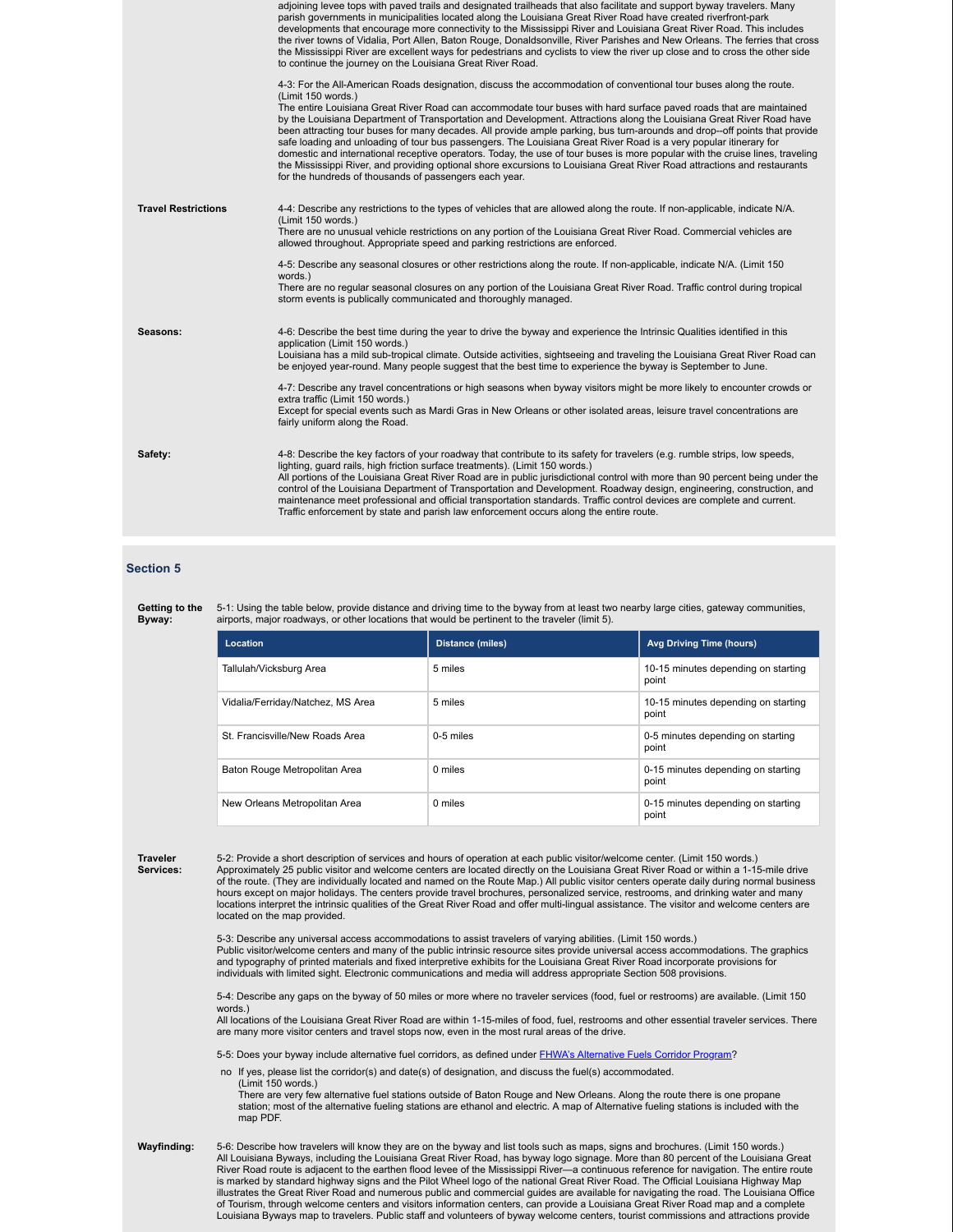directions for travelers to return to the Louisiana Great River Road route. The website: Louisianabyways.com provides information on all byways, including the Louisiana Great River Road.

5-7: Please describe directional signage that currently exists that would help travelers access and navigate the byway as well as find their way back to major routes. If non-applicable, indicate N/A (Limit 150 words.) Wayshowing signs and byway logo signs are installed to assist byway travelers' return to the route. Additionally, the Louisiana Great

River Road map and Louisiana Byways map provide graphic and narrative instructions. Often the Mississippi River levee provides a reliable reference point for navigation. Also, all sites and attractions on the Louisiana Great River Road are GIS mapped and can be found easily on Google Maps or other directional platform.

#### **Evidence of Intrinsic Qualities:**

5-8: Identify up to 8 features (i.e., points of interest, sites or events) in <u>sequential order a</u>long your byway that support the Intrinsic<br>Qualities you have identified for nomination. Please keep in mind that the qualit connection to the byway's Intrinsic Quality(s) are more import than citing a large quantity of sites that aren't connected. If using events to support your byway's Intrinsic Quality(s), they must be particularly related to the byway travel experience or connect the byway traveler to the Intrinsic Quality(s) for which the byway is being nominated. For each feature, please include the following (Limit 500 words per feature):

- Name of the feature
- A description of what is found at the feature, and how the feature supports the Intrinsic Quality(s)
- Dates and/or times on which the feature is available for traveler visits
- Driving distance to the feature, and existing signage if the feature is not immediately adjacent to the road. Please ensure the feature is included in the Route Description and on the Route Map in Section 3: Route Information.
- If hiking, cycling, or walking is involved, the distance and degree of difficulty
- A photo highlighting how the feature supports the Intrinsic Quality. **Before uploading photos, rename the file to begin with the Feature Number. For example, for Feature 1, rename your file RiverBend.png to Feature1RiverBend.png.** For guidelines on submitting images and composing alternative text descriptions, please see our *Image Style Guide*.

#### **Feature 1**

Feature name: F1 UNESCO Poverty Point World Heritage Site, Louisiana

GPS coordinates: 32.635809,-91.403461

#### Describe the feature:

UNESCO Poverty Point World Heritage Site, 6859 LA 577, Epps, LA 71266 9 a.m. to 5 p.m., daily except on Thanksgiving, Christmas and New Year's Day Centuries ago, when Stonehenge was built and Queen Nefertiti ruled Egypt, American Indians were building earthen monuments in north Louisiana. Hand by hand and basketful by basketful, men and women shaped nearly 2 million cubic yards of soil into stunning landscapes. The result was a massive 72-foot-tall mound, enormous concentric half-circles and related earthworks that dwarfed every other earthen monument site for 2,200 years. The amount of forethought and organization needed to build Poverty Point without the aid of modern instruments, domesticated animals or even wheeled carts must have been staggering. And for what reason? We still do not know, but clues are constantly being revealed. Archaeologists have much to work with, as millions of artifacts were found at the site. Domestic tools, human figurines and tons of stones from up to 800 miles away have led to speculation that Poverty Point was an ancient residential, trade and ceremonial center. More mysteries: Poverty Point was abandoned around 1100 B.C. A more recent native group added another mound in about A.D. 700, but occupied only a small fraction of the site, and only for a brief period. Aside from that, there was only intermittent human use of the site for 2,900 years, until Euroamericans settled in the area in the 1800s. After hearing a few reports of this ancient settlement, archaeologists began systematically recording the site and collecting some of its countless artifacts. In 1962, the federal government designated it a National Historic Landmark, one of the highest honors for an archaeological site in the U.S. And in 2014, the site achieved perhaps the highest honor of all: UNESCO named Poverty Point a World Heritage Site. There are only three other archaeological sites in the U.S. with that distinction.

What is the best time to visit, please provide the start and end dates.

Start date: 4/1/2020 End date: 12/30/2020

### Describe the driving distance and signage related to the feature.

Directions to site: Depart Byerley House Visitor Center (600 Lake Street, Lake Providence, LA on U.S. 65, turn left (south) onto SR-134, keep straight onto SR-134 (SR-577), turn right (north) onto SR 577, arrive Poverty Point World Heritage Site.

If hiking, walking, or cycling are involved, describe the difficulty.

N/A Selected photo file name

| <b>File Name</b>                                                                                          | Image<br>owner                             | Alternative text Image name                                                                                                                                                                                                                                                        |                                               | Photo<br>release |
|-----------------------------------------------------------------------------------------------------------|--------------------------------------------|------------------------------------------------------------------------------------------------------------------------------------------------------------------------------------------------------------------------------------------------------------------------------------|-----------------------------------------------|------------------|
| F1bAncientWorldofPovertyPointExhibits.jpg                                                                 | Louisiana Exhibits<br>Office of<br>Tourism | describe the life<br>and times of the<br>Ancient Indian<br>Mound builders<br>that called<br><b>Poverty Point</b><br>home over<br>3500-years-ago.                                                                                                                                   | F1bAncientworldofPovertyPoint                 | <b>No</b>        |
| F1aExhibitsatPovertyPoint.jpg                                                                             | Tourism                                    | Louisiana Exhibits show<br>Office of artifacts, pottery,<br>jewelry and<br>arrowheads<br>found at Poverty<br>Point.                                                                                                                                                                | F1aExhibitsatPovertyPointWorldHeritageSite No |                  |
| F1TrailleadingtotopofbirdmoundatPovertyPoint.jpg Louisiana One of the main F1Trailleadingtotopofbirdmound | Office of<br>Tourism                       | features at<br>Poverty Point<br>World Heritage<br>Site is the large<br>bird mound. The<br>bird mound has<br>hundreds of<br>steps leading to<br>the top. There<br>visitors have a<br>panoramic view<br>of the site and<br>the shape of the<br>bird mound, like<br>a bird in flight. |                                               | <b>No</b>        |
| Foaturo 2                                                                                                 |                                            |                                                                                                                                                                                                                                                                                    |                                               |                  |

# **Feature 2** Feature name:

F2 Port Hudson National Landmark, Louisiana

GPS coordinates: 30.692149,-91.269659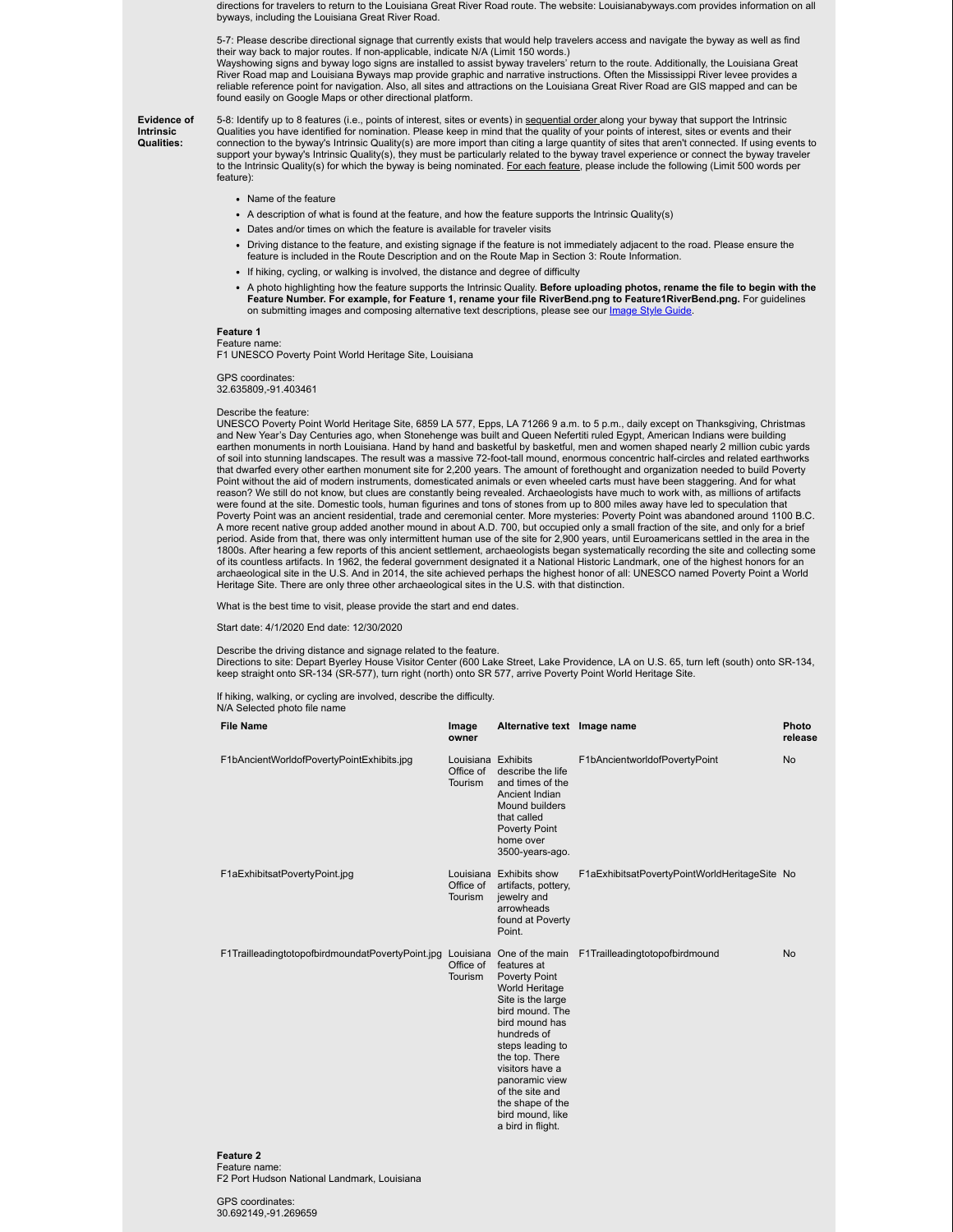Describe the feature:

Port Hudson National Landmark and State Historic Site, US Highway 61, Zachary, LA 9 am-5 p.m. daily, except Thanksgiving, Christmas and New Year's Day. A museum, preserved earthworks and wonderful hiking trails tell the story of Port Hudson, the site of the longest<br>siege in U.S. military history. The siege of Port Hudson began on May 23, 1863. Roughly Major General Nathaniel P. Banks, were pitted against 6,800 Confederates, under the command of Major General Franklin Gardner. The ensuing battles constituted some of the bloodiest and most severe fighting in the entire Civil War. Prior to one of the most intense attacks by the Union soldiers, on May 27, a bold experiment was decided upon. The Native Guard, two African-American regiments, were chosen to participate in the fight. The First and Third Louisiana Native Guards proved their worth by pressing an attack against a wellfortified Confederate position. After the siege, the garrison at Port Hudson became a recruiting center for African-American troops. In 1974, the Port Hudson battlefield was designated a National Historic Landmark by the U.S. Department of the Interior. Port Hudson State Historic Site hosts several living history events, including the Battle of Port Hudson re-enactment held annually during the last full<br>weekend of March. Visitors can watch authentically costumed interpreters demonstr

What is the best time to visit, please provide the start and end dates.

Start date: 1/2/2020 End date: 12/30/2020

Describe the driving distance and signage related to the feature. Directly located on US Highway 61, which is the Louisiana Great River Road at this point.

If hiking, walking, or cycling are involved, describe the difficulty.<br>Hiking trails are available to visitors to view the earth works, but not required to view the site. Selected photo file name

| <b>File Name</b>                                         | Image<br>owner                    | <b>Alternative text</b>                                                                                                                                                                                                                                       | Image name                        | <b>Photo</b><br>release |
|----------------------------------------------------------|-----------------------------------|---------------------------------------------------------------------------------------------------------------------------------------------------------------------------------------------------------------------------------------------------------------|-----------------------------------|-------------------------|
| F <sub>2</sub> Port Hudson Battlefield.<br>Louisiana.jpg | Louisiana<br>Office of<br>Tourism | Panoramic view of the Port Hudson<br>Battlefield with field tents set up for the<br>reenactment of the longest siege in US<br>military history. Louisiana                                                                                                     | F2 PortHudsonBattlefield          | <b>No</b>               |
| F2bPortHudsonStateHistoricSite Louisiana<br>$(8)$ . jpg  | Office of<br><b>Tourism</b>       | Exhibits at the Port Hudson State Historic<br>Site display American Civil War battle flags,<br>artifacts found on the site and exhibits on<br>ways in which soldiers survived during the<br>attacks on the Mississippi River and the<br>siege at Port Hudson. | F2bPortHudsonStateHistoricSite No |                         |
| <b>F2aPort Hudson Re-enactors</b><br>.jpg                | Louisiana<br>Office of<br>Tourism | Re-enactors are poised to attack on the hilly<br>terrain of Port Hudson State Historic Site.<br>Every year re-enactors portray the Battle of<br>Port Hudson, the longest siege in American<br>military history.                                               | <b>F2aPort Hudson Re-Enactors</b> | <b>No</b>               |

**Feature 3**

Feature name: F3 Louisiana State Capitol National Landmark

GPS coordinates: 30.456715,-91.187372

Describe the feature:

Louisiana State Capitol Complex, 900 North Third Street, Baton Rouge, LA 70802 Open 8 a.m. to 4:30 p.m. daily, except major holidays The Louisiana State Capitol, one of the most interesting and the most visited state capitols in the United States. It is designated a National Landmark and is one of the foremost examples of the art deco design which was popular in the 1930s. The building stands 450<br>feet tall, 34 floors, making it the tallest capitol in the United States. It is one of on nine capitol buildings that does not have a dome. The building contains 249,000 square feet and sits on 27 acres of beautifully landscaped grounds. The new Louisiana State Capitol building in Baton Rouge was the brainchild of Governor and U.S. Senator Huey Long. The old state capitol, a gothic-style castle structure, was moving quickly toward obsolescence and a new building was in order Also, Huey Long viewed it of the Old Guard and would not conduct state business there, instead he stayed at the Heidelberg Hotel, a block away. He pressed for a new state capitol, one that would become a monument to him and his efforts to bring Louisiana into the 20th Century. The Yazoo and Mississippi Valley Railroad company build a rail spur which stopped at the point of construction.<br>Approximately 2,500 carloads of materials were brought via this rail spur for use on the capitol consisted of 500 loads of tile, 285 of sand, 240 of gravel, 200 of limestone, 190 of cement, 108 of bricks, 50 of marble, 30 of bronze, 26 of granite, 24 of ornamental iron, and 20 of terrazzo. On May 16, 1932, a mere 14 months after construction began, the new building was dedicated to the citizens of Louisiana. Ironically, Huey Long was unable to attend because of pressing senatorial duties in<br>Washington D.C. On the initial approach to the capitol, one cannot help but notice the grandio entrance. The 49 steps leading to the first floor bear the names of the fifty states in order of admission to the Union. The last step lists both Alaska and Hawaii. Because construction was completed before the two states were admitted, only one step was left, so both names were engraved on the 49th step alongside the state motto and E Pluribus Unum. The front steps symbolize the interdependence<br>of the 50 states and welcome visitors from Louisiana, other states and the world. The Capito political career of Huey Long. Long built the new structure to demonstrate the progress of the state moving in to the 20th century. He was assassinated in the Capitol Building and is buried on its grounds. A large bronze statue marks his grave.

What is the best time to visit, please provide the start and end dates.

Start date: 1/2/2020 End date: 12/30/2020

Describe the driving distance and signage related to the feature. Directly on the Louisiana Great River Road.

If hiking, walking, or cycling are involved, describe the difficulty. N/A Selected photo file name

| File Name                                    | Image<br>owner       | Alternative<br>text                                                                                                                                                                                                                                                                    | Image name                                                                    | Photo<br>release |
|----------------------------------------------|----------------------|----------------------------------------------------------------------------------------------------------------------------------------------------------------------------------------------------------------------------------------------------------------------------------------|-------------------------------------------------------------------------------|------------------|
| F3bViewfromtopofState Capitol toward GRR.jpg | Office of<br>Tourism | Observation<br>Deck on the<br>top of the<br>Louisiana<br><b>State</b><br>Capitol,<br>visitors see<br>magnificent<br>views of the<br>Louisiana<br><b>Great River</b><br>Road, the<br>Mississippi<br>River, the<br>top of the<br>levee system<br>and the<br>Mississippi<br>River bridge. | Louisiana F3bFrom the F3bViewFromtheTopoftheLouisianaStateCapitoltowardGRR No |                  |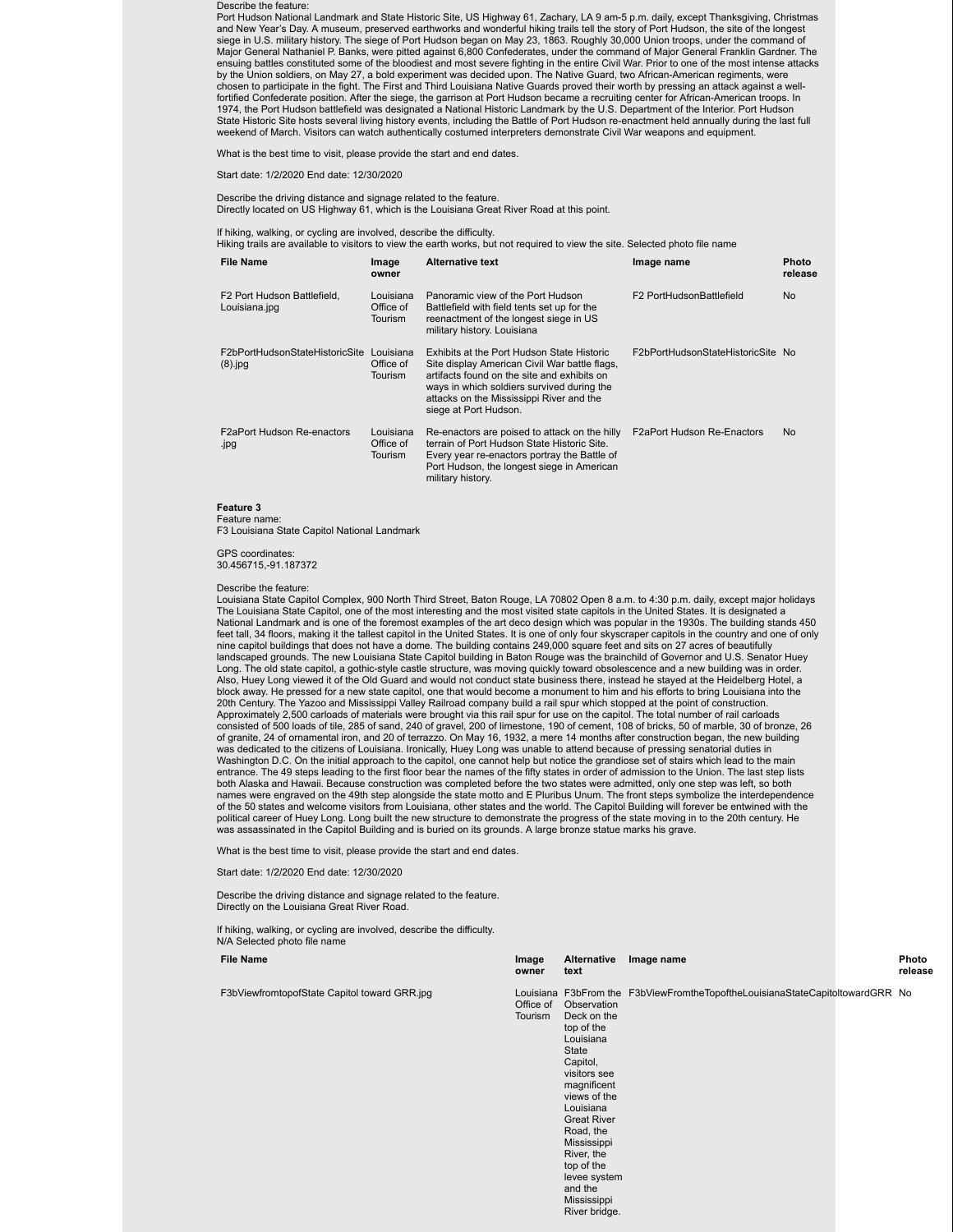| <b>File Name</b>                                                                                                                                                                                                                                                                                                                                                                                                                                                                                                                                                                                                                                                                                                                                                                                                                                                                                                                                                                  | Image<br>owner                        | Alternative<br>text                                                                                                                                                                                                                                                                                                                                                                                                                                                    | Image name                                                                 | Photo<br>release |
|-----------------------------------------------------------------------------------------------------------------------------------------------------------------------------------------------------------------------------------------------------------------------------------------------------------------------------------------------------------------------------------------------------------------------------------------------------------------------------------------------------------------------------------------------------------------------------------------------------------------------------------------------------------------------------------------------------------------------------------------------------------------------------------------------------------------------------------------------------------------------------------------------------------------------------------------------------------------------------------|---------------------------------------|------------------------------------------------------------------------------------------------------------------------------------------------------------------------------------------------------------------------------------------------------------------------------------------------------------------------------------------------------------------------------------------------------------------------------------------------------------------------|----------------------------------------------------------------------------|------------------|
| F <sub>3</sub> a<br>HueyLongGraveSitewithLouisianaStateCapitolinBackground.JPG Office of                                                                                                                                                                                                                                                                                                                                                                                                                                                                                                                                                                                                                                                                                                                                                                                                                                                                                          | Tourism                               | garden of<br>the<br>Louisiana<br><b>State Capitol</b><br>lies the<br>remains of<br>Louisiana<br>Governor<br>and United<br>State<br>Senator<br>Huey Long.<br>A life-sized<br>bronze<br>statue<br>stands on a<br>high<br>pedestal<br>facing the<br>Louisiana<br><b>State Capitol</b><br>seen in the<br>background.<br>Huey Long<br>built the<br>State<br>Capitol, was<br>assassinated<br>at the State<br>Capitol and<br>is buried on<br>the State<br>Capitol<br>grounds. | Louisiana In the formal F3aLouisianaStateCapitolwith HueyLong's Grave Site | No               |
| F3 Louisiana State Capitol with Azaleas.JPG                                                                                                                                                                                                                                                                                                                                                                                                                                                                                                                                                                                                                                                                                                                                                                                                                                                                                                                                       | Louisiana The<br>Office of<br>Tourism | Louisiana<br><b>State Capitol</b><br>stands tall,<br>dwarfing<br>everything<br>else in view.<br>The<br>manicured<br>grounds<br>show<br>azaleas in<br>bloom.                                                                                                                                                                                                                                                                                                            | F3 Louisiana State Capitol with Azaleas                                    | No               |
| Feature 4<br>Feature name:<br>F4 Old Governors Mansion, Louisiana<br><b>GPS</b> coordinates:<br>30.446515, -91.184967<br>Describe the feature:<br>Old Governor's Mansion - 501 North Boulevard, Baton Rouge, LA Open 10 am-3 pm. Closed on major holidays. The Old Governor's<br>Mansion was built in 1930 by Governor Huey Long. He did not like the Governor's Mansion when he became governor. It was rambling                                                                                                                                                                                                                                                                                                                                                                                                                                                                                                                                                                 |                                       |                                                                                                                                                                                                                                                                                                                                                                                                                                                                        |                                                                            |                  |
| plantation-style mansion that Long believed was oppressive and represented old money, not the people. Long had it condemned and<br>torn down overnight by inmates before the historic society could object. Legend has it that Long walked into an architect office slapped a<br>twenty-dollar-bill on the table and said I want that, pointing to the picture of the White House. The Old Governor's Mansion is a replica of<br>the White House, including the front lawn, fountain and portico. Long planned to challenge Franklin Roosevelt for president in the 1936<br>election. He claimed he wanted the mansion built so he'd know where the light switches were located when he moved to the White<br>House. His book, My First Days in the White House, published after his assassination, outlined all of his federal programs which<br>coincidentally were the same programs that Roosevelt later created under his New Deal program. Once friends, Roosevelt and Long |                                       |                                                                                                                                                                                                                                                                                                                                                                                                                                                                        |                                                                            |                  |

coincidentally were the same programs that Roosevelt later created under his New Deal program. Once friends, Roosevelt and Long<br>became bitter rivals after Long became a U.S. Senator from Louisiana and became the most popul his Share Our Wealth program, which swept the nation as the Great Depression worsened. Meanwhile, Roosevelt adopted some of Huey's ideas in order to steal Long's thunder, while simultaneously moving to discredit him. By 1935, Huey's Share Our Wealth Society<br>had nearly 8 million members in 27,000 clubs across the country. His senate office was f him to hire 32 typists, who worked around the clock to respond to the fan mail. As the nation's third most photographed man, after Roosevelt and celebrity aviator Charles Lindberg, Long was recognized from coast to coast simply as Huey. According to Democratic National Committee Chairman James Farley, Huey was polling up to 6 million popular votes and his appeal was nationwide. However,<br>an assassin's bullet stopped his dream on September 10, 1935 and Roosevelt won another term a

What is the best time to visit, please provide the start and end dates.

Start date: 1/2/2020 End date: 12/30/2020

Describe the driving distance and signage related to the feature. The Old Governor Mansion is located four blocks off of the Louisiana Great River Road. Signage to the Old Governor Mansion directs

visitors from the River Road. It is part of the downtown Baton Rouge complex.

If hiking, walking, or cycling are involved, describe the difficulty. N/A Selected photo file name

| File Name                                                                   | Image<br>owner              | <b>Alternative text</b>                                                                                            | Image name                         | Photo<br>release |
|-----------------------------------------------------------------------------|-----------------------------|--------------------------------------------------------------------------------------------------------------------|------------------------------------|------------------|
| F4bOldGovernorsMansionLouisiana.jpg Louisiana A view of the black and white | Office of<br><b>Tourism</b> | checkered floor and the marble<br>semi-circular staircase inside of the<br>Old Governor's Mansion in<br>Louisiana. | F4bOldGovernorsMansionLouisiana No |                  |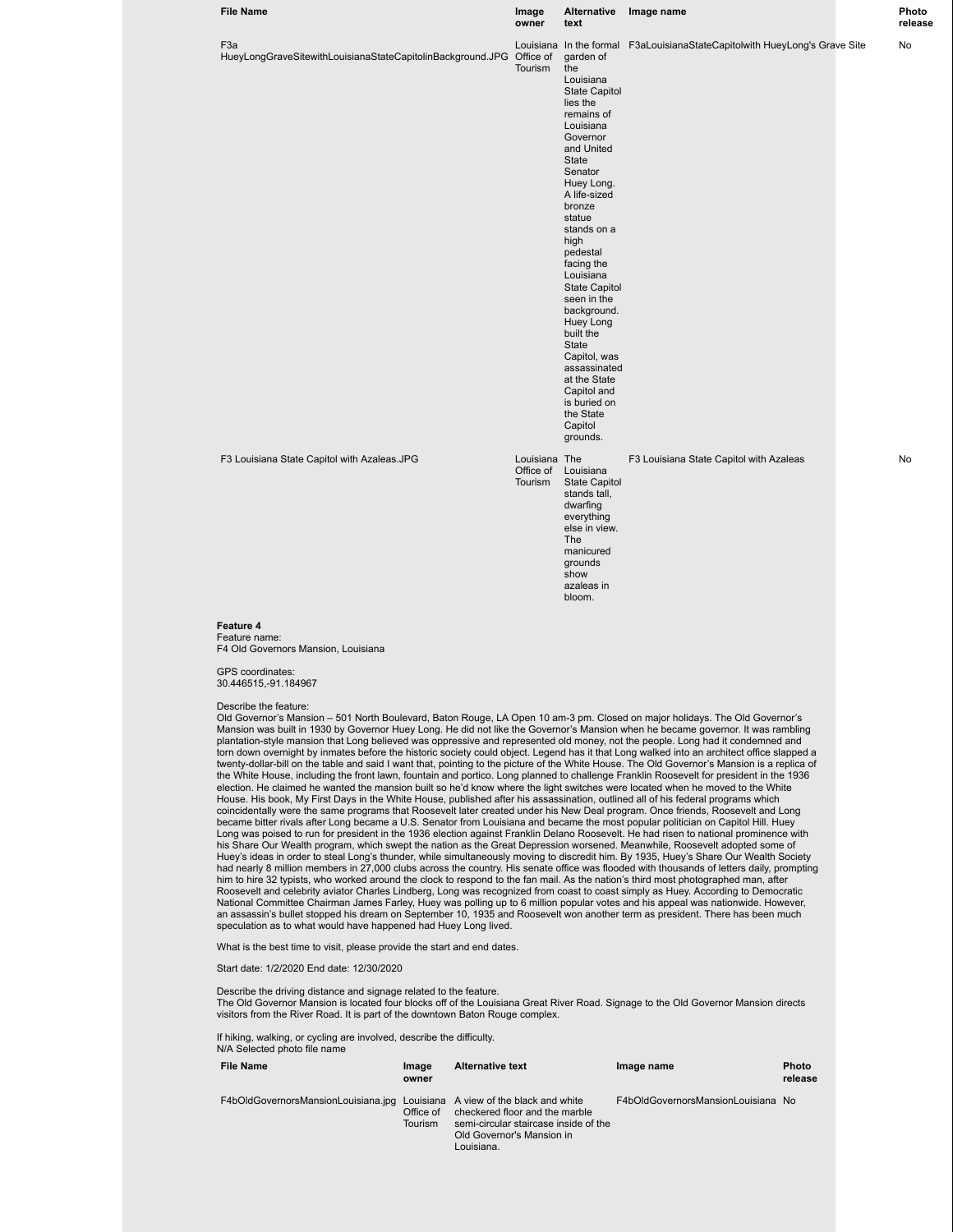| <b>File Name</b>                                                                                                                                                                                                                                                                            | Image<br>owner                           | <b>Alternative text</b>                                                                                                                                                                                                                                                                                                          | Image name                         | Photo<br>release |  |
|---------------------------------------------------------------------------------------------------------------------------------------------------------------------------------------------------------------------------------------------------------------------------------------------|------------------------------------------|----------------------------------------------------------------------------------------------------------------------------------------------------------------------------------------------------------------------------------------------------------------------------------------------------------------------------------|------------------------------------|------------------|--|
| F4aOldGovernorsMansionLouisiana.jpg                                                                                                                                                                                                                                                         | Louisiana<br>Office of<br><b>Tourism</b> | A view of the Old Governor's<br>Mansion that shows the front<br>fountain and the room on the<br>second floor (right) where photos<br>of presidents has been taken<br>through the window at the White<br>House in Washington, DC.                                                                                                 | F4aOldGovernorsMansionLouisiana No |                  |  |
| F4OldGovernorsMansionLouisiana.jpg                                                                                                                                                                                                                                                          | Louisiana<br>Office of<br>Tourism        | The Old Governor's Mansion is a<br><b>Classical Revival Architectural</b><br>style and is reported to be a<br>duplicate of the White House in<br>Washington, DC as it was<br>originally designed by Thomas<br>Jefferson. It includes the front<br>semi-circular drive, pillared<br>entrance and a fountain on the<br>front lawn. | F4OldGovernorsMansion              | <b>No</b>        |  |
| Feature 5<br>Feature name:<br>F5 LSU Tiger Stadium and Mike the Tiger, Louisiana                                                                                                                                                                                                            |                                          |                                                                                                                                                                                                                                                                                                                                  |                                    |                  |  |
| GPS coordinates:<br>30.412035, -91.183815                                                                                                                                                                                                                                                   |                                          |                                                                                                                                                                                                                                                                                                                                  |                                    |                  |  |
| Describe the feature:<br>Louisiana State University Tiger Stadium and Mike the Tiger, LSU North Stadium Drive, Baton Rouge, LA 70803 Open during football<br>comes ean he seen from the street centinuously Easthall is a sultural phonomenan of LCU, home to the Fighting Tigera, LCU hope |                                          |                                                                                                                                                                                                                                                                                                                                  |                                    |                  |  |

games; can be seen from the street continuously Football is a cultural phenomenon at LSU, home to the Fighting Tigers. LSU has claimed the national football championship title four times and two Heisman Trophy winners, Billy Cannon in 1959 and Joe Burrows in 2019. With an official seating capacity of 102,321, Tiger Stadium is the sixth-largest stadium in the world by capacity; the fifth-largest<br>stadium in the NCAA and the third-largest in the Southeastern Conference The stadiu the lower half of the current facility grandstands on the east and west sidelines. In 1931, 10,000 seats were added to the existing grandstands. In 1936 capacity was more than doubled with 24,000 seats in the north end zone, turning the stadium into a horseshoe. Back in the 1930s, LSU was a third-rate university. To generate excitement for LSU, Governor Huey Long's first step was to quadruple the size of the marching band from 28 to 125 and develop a first-rate football team. He became the state's most prominent Tiger fan, coaching plays, giving locker room pep talks and personally recruiting top talent for the team. LSU fever swept the state, as reduced tuition and need-based scholarships, allowed students from all regions to flock to Baton Rouge to study. In 1931, Long wanted to expand the football stadium, but the Louisiana Legislature would not budget money for additional seating, but money was allocated for dormitories. Accordingly, Long built dormitories in the stadium with additional seating on top of the dormitories. Long got both his seating expansion and dormitories. Across the street from Tiger Stadium lives LSU's mascot, a live Bengal tiger named Mike the Tiger. LSU is<br>only live mascot to live on a university campus in the United States. The tiger was named 1936, and was bought from the Little Rock Arkansas Zoo. Mike VII is the current mascot. In 2005, a new \$3 million Mike the Tiger Habitat was created for Mike between Tiger Stadium and the Pete Maravich Assembly Center. Its amenities include inside lodging that is heated and cooled, lush plantings, a waterfall, a flowing stream that empties into a wading pond, and rocky plateaus. The habitat has, as a backdrop, an Italianate tower, a campanile that creates a visual link to the Italianate architectural vernacular of the LSU campus. Mike<br>is a number one attraction along the Louisiana Great River Road and is outside ever and holidays. Mike's hours are posted on his social media platforms (facebook.com/mikethetiger, @mikethetiger and instagram.com/mikethetiger\_lsu).

What is the best time to visit, please provide the start and end dates.

Start date: 1/2/2020 End date: 12/30/2020

Describe the driving distance and signage related to the feature. Tiger Stadium and Mike the Tiger are located directly on the Louisiana Great River Road.

If hiking, walking, or cycling are involved, describe the difficulty.

| <b>File Name</b>                                      | Image<br>owner                     | <b>Alternative text</b>                                                                                                                                    | Image name                           | Photo<br>release |
|-------------------------------------------------------|------------------------------------|------------------------------------------------------------------------------------------------------------------------------------------------------------|--------------------------------------|------------------|
| F5bMiketheTiger<br>swimming.jpg                       | <b>LSU</b><br>permission<br>to use | Mike the Tiger taking a swim in his habitat pool.                                                                                                          | F5bMiketheTigerswimming              | <b>No</b>        |
| F5a LSU7169<br>Saturday Night in<br>Tiger Stadium.jpg | <b>LSU</b><br>permission<br>to use | Tiger Stadium seats over 100,000 and is always<br>filled to capacity with cheering fans during every<br>home game.                                         | F5aLSUSaturdayNightinTigerStadium No |                  |
| F5LSU1589 Tiger<br>Stadium.jpg                        | <b>LSU</b><br>permission<br>to use | Outside of LSU Tiger Stadium, a visitor can still<br>see the windows of the dormitories that were built<br>in the round to accommodate additional seating. | F5LSUTigerStadium                    | <b>No</b>        |

#### **Feature 6** Feature name:

F6 Louisiana Great River Road Museum and Interpretive Center and Houmas House

GPS coordinates: 30.141329, -90.935364

Describe the feature:

Louisiana Great River Road Museum and Interpretive Center, Houmas House Plantation and Gardens, 40136 LA 942, Darrow, LA 70725 Open 9am-8 pm, daily Guided and self-guided tours are available. Open 10 a.m. to 4 p.m., except major holidays. When travelers visit the Louisiana Great River Road Museum and Interpretive Center, they walk through an entrance reminiscent of the massive paddle wheel of a steamboat and into an experience of the 1800s era steamboat grandeur. This is a newly-opened 15 million dollar project and<br>features a 28,000 square-foot museum with a cafe, performing stage and a 10 foot wide wa walkway rises in stages to a 24 foot high pedestrian bridge that will cross River Road, in front of Houmas House, to the top of the Mississippi River levee. This project is funded in part by a nearly six million dollar grant, the largest single National Scenic Byways grant<br>ever awarded to a project. The museum highlights the history of the Lower Missis Louisiana. There are displays with historic maps of the river, displays about folklore and information on commerce on the Mississippi River and the passenger travel by steamboats that brought entertainment up and down the river. The museum tells the story of all the people who helped build the Mississippi corridor.

What is the best time to visit, please provide the start and end dates.

Start date: 1/2/2020 End date: 12/30/2020

Describe the driving distance and signage related to the feature.<br>Directly located on the Louisiana Great River Road. A 24-foot pedestrian bridge offers great views of the Mississippi River and the Louisiana Great River Road.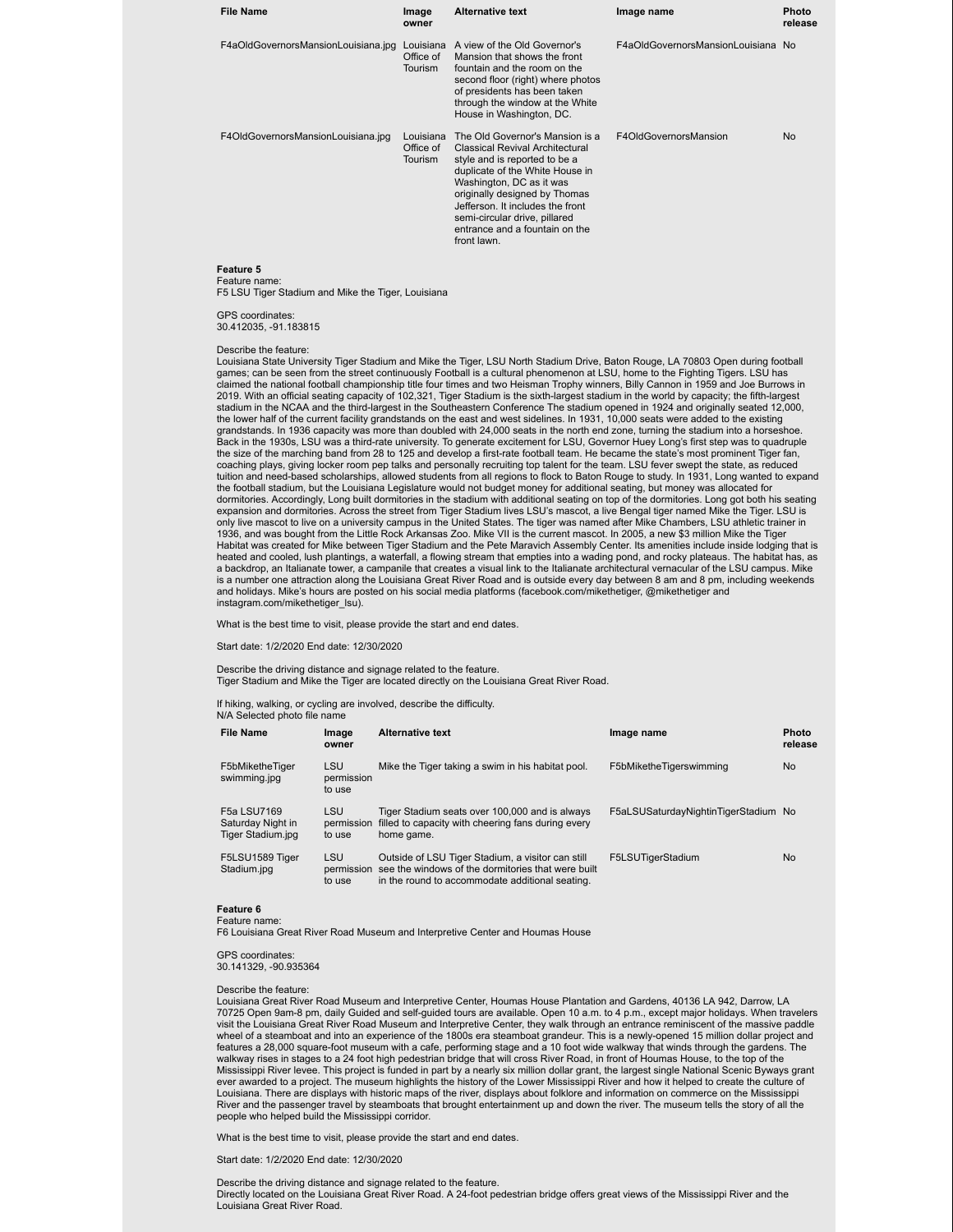| <b>File Name</b>                                                     | Image<br>owner                            | text                                                                                                                                                                                                                                                                                                                                                                                                                                                            | Alternative Image name                                          |
|----------------------------------------------------------------------|-------------------------------------------|-----------------------------------------------------------------------------------------------------------------------------------------------------------------------------------------------------------------------------------------------------------------------------------------------------------------------------------------------------------------------------------------------------------------------------------------------------------------|-----------------------------------------------------------------|
| F6a<br>LouisianaGreatRiverRoadMuseumandInterpretiveCenterExhibit.jpg | Louisiana F6a The<br>Office of<br>Tourism | Louisiana<br><b>Great River</b><br>Road<br>Museum<br>and<br>Interpretive<br>Center is a<br>28,000<br>square foot<br>facility with<br>many<br>exhibits<br>telling the<br>story of life<br>along the<br>Louisiana<br><b>Great River</b><br>Road and<br>commerce<br>on the<br>Mississippi<br>River. This<br>exhibit,<br>pictured<br>here,<br>interprets<br>the culture<br>and ways in<br>which it<br>evolved on<br>the<br>Louisiana<br><b>Great River</b><br>Road. | F6aLouisianaGreatRiverRoadMuseumandInterpretiveCenterExhibit No |
| F6bPilotwheel and Steam boat Exhibit.jpg                             | Office of themes<br>Tourism               | Louisiana One of the<br>interpreted<br>at the<br>Louisiana<br><b>Great River</b><br>Road<br>Museum<br>and<br>Interpretive<br>Center is<br>steamboats.<br>Shown here<br>is a large<br>pilot's wheel<br>with<br>pictures and<br>drawings of<br>various<br>steam<br>boats.                                                                                                                                                                                         | F6bPilotWheelandSteamboatExhibit                                |
| F6Viewfrompedestrianbridge.JPG                                       | Louisiana A<br>Office of<br>Tourism       | pedestrian<br>bridge from<br>the<br>Louisiana<br><b>Great River</b><br>Road<br>Museum<br>and<br>Interpretive<br>Center to<br>the<br>Mississippi<br>River levee.<br>Shown here<br>is the<br>pedestrian<br>bridge<br>facing the<br>Louisiana<br><b>Great River</b><br>Road with<br>the<br>Louisiana<br><b>Great River</b><br>Road<br>Museum<br>and<br>Interpretive<br>Center in<br>the<br>background.                                                             | F6Viewfromthepedestrianbridge                                   |
| Feature 7<br>Feature name:                                           |                                           |                                                                                                                                                                                                                                                                                                                                                                                                                                                                 |                                                                 |
| F7 Laura: A Creole Plantation, Louisiana                             |                                           |                                                                                                                                                                                                                                                                                                                                                                                                                                                                 |                                                                 |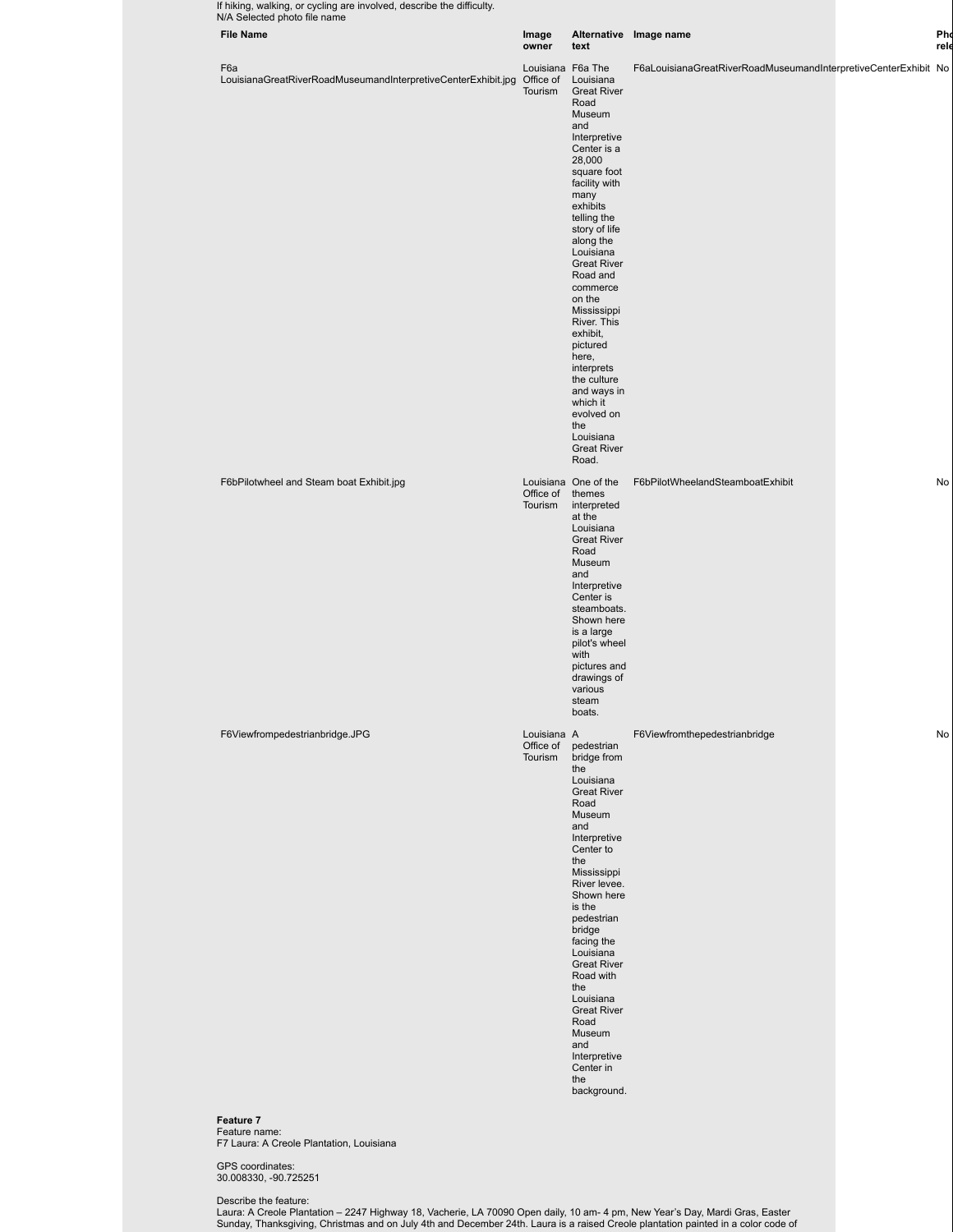ochre, red, green, mauve and gray. It is known for its rare collection of outbuildings and for the West African folktales of Compair Lapin, later made famous by the Uncle Remus stories of Brer Rabbit, that were recorded at Laura over 150 years ago. Laura Plantation guides tell personal stories of the four generations the lived at Laura based on thousands of pages of documents discovered in archives in<br>France, throughout the United States, Civil War Pension records and Laura Locoul Gore's Me detail Laura's Creole family, both free and enslaved.

What is the best time to visit, please provide the start and end dates.

Start date: 1/2/2020 End date: 12/30/2020

Describe the driving distance and signage related to the feature. Located directly on the Louisiana Great River Road in Vacherie (west bank of the Mississippi River).

If hiking, walking, or cycling are involved, describe the difficulty.

N/A Selected photo file name

| <b>File Name</b>                           | Image<br>owner              | <b>Alternative text</b>                                                                                                                                                                                                                                   | Image name                  | <b>Photo</b><br>release |
|--------------------------------------------|-----------------------------|-----------------------------------------------------------------------------------------------------------------------------------------------------------------------------------------------------------------------------------------------------------|-----------------------------|-------------------------|
| F7Laura<br>ACreolePlantation.jpg Office of | Louisiana<br><b>Tourism</b> | Laura: A Creole Plantation is called a Creole Plantation<br>because of its architectural style and the tradition of painting<br>a Creole Plantation in brighter colors. Depicted here is<br>Laura Plantation with its yellow, mauve, blue and red colors. | F7LauraACreolePlantation No |                         |

# **Feature 8**

Feature name: F8 Oak Alley Plantation National Historic Landmark, Louisiana

#### GPS coordinates:

30.004271, -90.775997

#### Describe the feature:

Oak Alley Plantation – 3645 Highway 18, Vacherie, LA 70090 Open daily, 9 am-5 pm, except New Year's Day, Mardi Gras, Thanksgiving and Christmas A 28-acre sugar cane plantation that has been designated a National Historic Landmark for its architecture and landscaping, and for the agricultural innovation of grafting pecan trees, performed there in 1846–47 by an enslaved gardener. It is<br>located on the west bank of the Mississippi River, in the community of Vacherie. Oak Alley and most iconic and distinguishing visual feature, an alley, French allee or canopied path, created by a double row of southern live oak trees about 800 feet long, planted in the early 18th century — long before the present house was built. The allee or tree avenue runs between the home and the River. The landscape and the Big House provide a glimpse into the life on the river in the 1830s to today. The self-guided slavery exhibit focuses on some of the individuals who were owned and kept on the plantation, their lives and living conditions. It also includes a look into life after emancipation, as laborers continued to live in on the property until the 20th century.

What is the best time to visit, please provide the start and end dates.

Start date: 1/2/2020 End date: 12/30/2020

Describe the driving distance and signage related to the feature. Located directly on the Louisiana Great River Road in Vacherie, LA, west bank of the Mississippi River.

If hiking, walking, or cycling are involved, describe the difficulty.

N/A Selected photo file name

| <b>File Name</b>                    | Image<br>owner                    | <b>Alternative text</b>                                                                                                                                                                     | Image name | <b>Photo</b><br>release |
|-------------------------------------|-----------------------------------|---------------------------------------------------------------------------------------------------------------------------------------------------------------------------------------------|------------|-------------------------|
| F8AOak AlleyFoggy<br>morning.jpg    | Louisiana<br>Office of<br>Tourism | F8a Oak Alley is shown with its alley of oaks draped in F8aOakAlleyFoggyMorning No<br>an early morning fog that is coming off of the<br>Mississippi River. Louisiana (iconic photo)         |            |                         |
| F8OakAlleyAlleeofOaks.jpg Louisiana | Office of<br>Tourism              | Oak Alley, named for its 300-year-old allee' of majestic F8OakAlleyAlleeofoaks<br>oak trees, is pictured here as the trees create a<br>canopy over the walkway to the house from the river. |            | No                      |

#### **Feature 9** Feature name:

F9 National World War II Museum, Louisiana

GPS coordinates: 29.942852, -90.070581

#### Describe the feature:

National World War II Museum, 945 Magazine Street, New Orleans, LA 70130 Open daily 9 a.m. to 5 p.m., except Mardi Gras,<br>Thanksgiving, Christmas Eve and Christmas Day Designated by Congress as the official WWII museum of t National World War II Museum has five soaring pavilions housing immersive exhibits, multimedia experiences and an expansive collection of artifacts and first-person oral histories, recounting personal experiences in the European and Pacific theaters of war that tell the story of the American experience in the war that changed the world. Beyond the galleries, the museum's online collections, virtual field trips, webinars and educational travel programs offer new ways to connect to history. The Higgins Hotel, the official hotel of the<br>National World War II Museum, is named for the man who, according the General Dwight after local Higgins Industries shipbuilder Andrew Higgins, the hotel pays tribute to a historic time in American history. Through artifacts, artwork, photography and personal story plaques, the hotel tells a powerful story of Americans came together to secure victory and help change the world. Higgins Industries built the landing craft that brought troops to the Normandy shore. Troop ships would bring thousands of soldiers within a mile or so of the coast. Then the soldiers would climb down the sides of the ships on cargo nets into Higgins boats, as his assortment of landing craft came to be called, each holding 36 men. The landing craft would then bring the soldiers into shore—a ramp would open at the end of the boat, and the men would disembark. Then the boats would return to the troop ship to load more men. Allied forces used thousands of landing craft to hit Normandy beach at D-Day. Higgins Industries was located in New Orleans and Higgins is buried in Metairie Cemetery.

What is the best time to visit, please provide the start and end dates.

Start date: 1/2/2020 End date: 12/30/2020

Describe the driving distance and signage related to the feature.

The National World War II Museum is 6 minutes (1 mile) from the New Orleans French Quarter and to the Mississippi River. Head south on Magazine Street toward Andrew Higgins Boulevard, turn right onto Calliope Street, Turn right onto Camp Street, continue straight until you reach the French Quarter.

If hiking, walking, or cycling are involved, describe the difficulty.

N/A Selected photo file name

| www.comported.priore internet         |                      |                                                                                                                                                                                                                                 |                                |                         |  |  |  |
|---------------------------------------|----------------------|---------------------------------------------------------------------------------------------------------------------------------------------------------------------------------------------------------------------------------|--------------------------------|-------------------------|--|--|--|
| <b>File Name</b>                      | Image<br>owner       | <b>Alternative text</b>                                                                                                                                                                                                         | Image name                     | <b>Photo</b><br>release |  |  |  |
| F9bNationalWWIIMuseum Interior004.jpg | Office of<br>Tourism | Louisiana The National World War II Museum<br>has many life-sized exhibits. This<br>picture showcases a section of the<br>aviation exhibit with WWII-era planes<br>suspended from the ceiling like they<br>are flying overhead. | F9bNationalWorldWarllMuseum No |                         |  |  |  |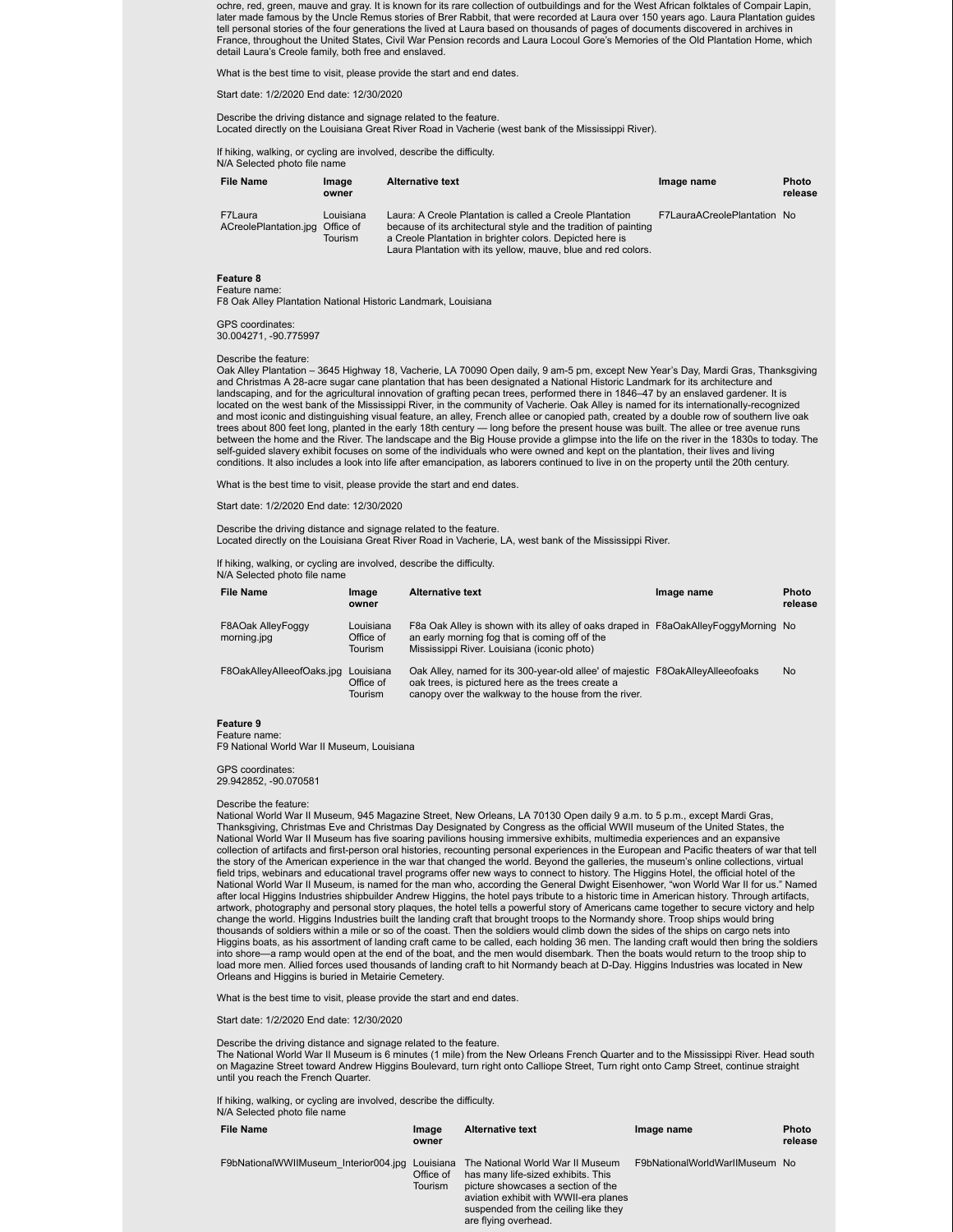| <b>File Name</b>                                                                                                                                                                                                                                                                                                                                                                                                                                                                                                                                                                                                                                                                                                                                                                                                                                                                                                                                                                                                                                                                      | Image<br>owner                           | <b>Alternative text</b>                                                                                                                                                                                                                                                                                                                     | Image name                     | <b>Photo</b><br>release |  |  |
|---------------------------------------------------------------------------------------------------------------------------------------------------------------------------------------------------------------------------------------------------------------------------------------------------------------------------------------------------------------------------------------------------------------------------------------------------------------------------------------------------------------------------------------------------------------------------------------------------------------------------------------------------------------------------------------------------------------------------------------------------------------------------------------------------------------------------------------------------------------------------------------------------------------------------------------------------------------------------------------------------------------------------------------------------------------------------------------|------------------------------------------|---------------------------------------------------------------------------------------------------------------------------------------------------------------------------------------------------------------------------------------------------------------------------------------------------------------------------------------------|--------------------------------|-------------------------|--|--|
| F9aNationalWWII Museum.jpg                                                                                                                                                                                                                                                                                                                                                                                                                                                                                                                                                                                                                                                                                                                                                                                                                                                                                                                                                                                                                                                            | Louisiana<br>Office of<br>Tourism        | The National World War II Museum<br>prides itself on having World War II<br>military veterans greet visitors and<br>tell first-hand accounts of their<br>experiences in the war. This photo<br>shows a WWII veteran standing next<br>to a I was there poster, where he is<br>talking to a couple about being a<br>WWII veteran paratrooper. | F9aNationalWorldWarlIMuseum No |                         |  |  |
| F9National WWII Museum.jpg                                                                                                                                                                                                                                                                                                                                                                                                                                                                                                                                                                                                                                                                                                                                                                                                                                                                                                                                                                                                                                                            | Louisiana<br>Office of<br><b>Tourism</b> | The National World War II Museum<br>occupies five pavilions that house<br>historical exhibits, on-site restoration<br>work, a period dinner theater and<br>other restaurants. This picture shows<br>the outside of the main museum<br>building, concrete and glass, an<br>aviation exhibit can be seen from the<br>outside.                 | F9NationalWorldWarlIMuseum     | No                      |  |  |
| Feature 10<br>Feature name:<br>F 10 New Orleans Jazz Historical Park, Louisiana                                                                                                                                                                                                                                                                                                                                                                                                                                                                                                                                                                                                                                                                                                                                                                                                                                                                                                                                                                                                       |                                          |                                                                                                                                                                                                                                                                                                                                             |                                |                         |  |  |
| <b>GPS</b> coordinates:<br>29.95805, -90.060778                                                                                                                                                                                                                                                                                                                                                                                                                                                                                                                                                                                                                                                                                                                                                                                                                                                                                                                                                                                                                                       |                                          |                                                                                                                                                                                                                                                                                                                                             |                                |                         |  |  |
| Describe the feature:<br>New Orleans Jazz Historical Park Site 9 a.m.-4:30 p.m., Tuesday-Sunday, closed federal holidays and Mardi Gras Stories of jazz, from<br>its origins in African drumbeats and American brass band music to its rise as a dominant worldwide musical genre are told through<br>exhibits and performances at the park visitor center and in venues ranging from concert halls to the streets of New Orleans and assisting<br>with the all-important passing of musical knowledge from one generation to the next. In 1987, the 100th Congress resolved that Jazz is<br>designated as a rare and valuable national American treasure. New Orleans is internationally-recognized as the birthplace of Jazz and<br>created in 1994, the New Orleans Jazz National Historical Park celebrates a living legacy of musical traditions. The historical park<br>consists of four acres within Louis Armstrong Park. The park provides a setting for sharing the cultural history of the people and places<br>that helped shape the development and progression of Jazz. |                                          |                                                                                                                                                                                                                                                                                                                                             |                                |                         |  |  |
| What is the best time to visit, please provide the start and end dates.                                                                                                                                                                                                                                                                                                                                                                                                                                                                                                                                                                                                                                                                                                                                                                                                                                                                                                                                                                                                               |                                          |                                                                                                                                                                                                                                                                                                                                             |                                |                         |  |  |

Start date: 1/2/2020 End date: 12/30/2020

Describe the driving distance and signage related to the feature. This is a National Park Service Site and there is ample signage off the Louisiana Great Road directing visitors to the park.

If hiking, walking, or cycling are involved, describe the difficulty. N/A Selected photo file name

| <b>File Name</b>                | Image<br>owner                           | <b>Alternative text</b>                                                                                                                                                                                                        | Image name                           | Photo<br>release |
|---------------------------------|------------------------------------------|--------------------------------------------------------------------------------------------------------------------------------------------------------------------------------------------------------------------------------|--------------------------------------|------------------|
| F10aNewOrleansJazz.jpg          | Louisiana<br>Office of<br><b>Tourism</b> | Part of the mission of the New Orleans Jazz<br>Historical Park is to sponsor Jazz events. This<br>picture shows a woman leading a Jazz band on<br>a second-line march through the park.                                        | F10aNewOrleansJazzHistorical<br>Park | <b>No</b>        |
| F10NewOrleansJazz.JPG Louisiana | Office of<br>Tourism                     | This statute of Louis Armstrong, one of the most F10NewOrleansJazzHistoricalPark No<br>famous musicians of the Jazz age, stands at the<br>center of New Orleans Congo Square, home to<br>the New Orleans Jazz Historical Park. |                                      |                  |

#### **Feature 11**

Feature name: F 11 French Quarter National Landmark Historical District, Louisiana

GPS coordinates:

29.960416, -90.064204

#### Describe the feature:

French Quarter National Landmark Historic District – The land stretching from the Mississippi River from Canal Street to Esplanade Avenue (13 blocks) and inland to North Rampart Street (7-9 blocks), New Orleans, LA 70012 Open daily – continuous One of the most visited spots in the world, the New Orleans French Quarter is the oldest section of the City of New Orleans founded in 1718. French Quarter architecture blends Spanish, French, Creole and American together in an idyllic, enchanting setting. It is home to historic homes, hotels, bed and breakfast, artists, museums, world-famous restaurants, attractions, shopping and a vivacious nightlife. Words<br>defy to describe the internationally-renown French Quarter experience. The French Quarter features jazz clubs, French, Creole and ethnic eateries, while quieter streets lead to the French Markets and Jackson Square. Famous French Quarter icons are the Pat O'Brien hurricanes, Aunt Sally Pralines, street performers, artists sitting and ready to paint or draw a visitor's portrait or caricature, Cafe Du Monde and St. Louis Cathedral, among many others. Famous restaurants abound. Antoine's, founded in 1840, is the oldest restaurant in New Orleans. It is known for its French-Creole and is the birthplace of Oysters Rockefeller. Arnaud's, known for its classic Creole cuisine. Creole is an ethnic food of New Orleans, derived from French cuisine with lots of butter, pepper, salt, and herbs. Arnaud's souffle potatoes with bearnaise sauce are among the best that can be found Galatoire's is another famous restaurant in the French quarter – author Tennessee Williams was a regular customer and he mentioned the restaurant in his play A Streetcar Named Desire. Newer restaurants have opened by old New Orleans famous restauranteur families. This includes Dickie Brennan's Steakhouse, a classic steakhouse with a Creole twist. Dickie comes from four generations of a culinary family. Brennan's, famous for brunch and well-known for its Bananas Foster. Napoleon House, a 200 year-old French Quarter landmark was once the home of a New Orleans mayor who offered the spot to Napoleon as a refuge during his exile. Today, Napoleon House is the essential spot in town for a Pimms Cup, and it is now run by the Ralph Brennan restaurant group. For low-key dining experiences, Central Grocery is responsible for the muffuletta, a sandwich filled with Italian meats, cheeses and olive salad. Cafe Maspero has classic dishes and hearty po'boys on wonderful French bread. The Gumbo Shop serves a Louisiana classic. The Native Americans introduced<br>powdered sassafras or file, which they called kombo as a staple for one of many styles of the African word kingumbo meaning the vegetable okra. A gumbo usually contains either file or okra as a thickener. Just as gumbo is a blend of many cultures, so is the origin of the word. However, the base of most gumbo is roux, flour and fat with seasonings that is browned to provide an almost nutty flavor.

What is the best time to visit, please provide the start and end dates.

Start date: 1/2/2020 End date: 12/30/2020

Describe the driving distance and signage related to the feature. Located directly adjacent to the Mississippi River

If hiking, walking, or cycling are involved, describe the difficulty.

Walking the French Quarter is a leisurely stroll with many places to sit, eat and enjoy the French Quarter ambiance. Selected photo file name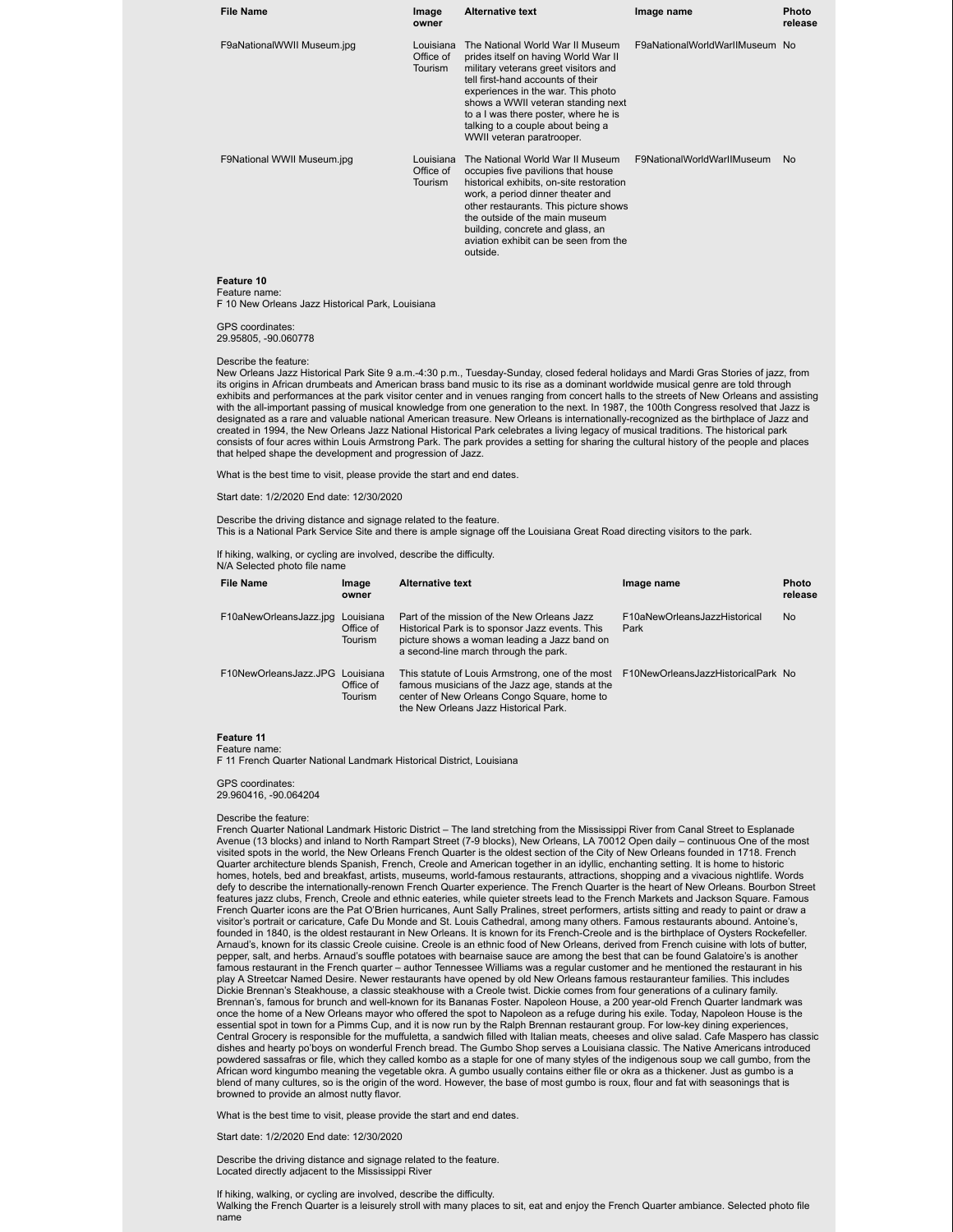| <b>File Name</b>                                                                                                                                                                                                                                                                                                                                                                                                                                                                                                                                                                                                                                                                                                                                                                                                                                                                                                                                                                                                                                                                                                                                                                                                                                                                                                                                                                                                                                                                                                                                                                                                                                                                                                                                                                                                                                                 | Image<br>owner              | <b>Alternative text</b>                                                                                                                                                                                                                                                                                                                                             | Image name                             | <b>Photo</b><br>release |  |  |  |
|------------------------------------------------------------------------------------------------------------------------------------------------------------------------------------------------------------------------------------------------------------------------------------------------------------------------------------------------------------------------------------------------------------------------------------------------------------------------------------------------------------------------------------------------------------------------------------------------------------------------------------------------------------------------------------------------------------------------------------------------------------------------------------------------------------------------------------------------------------------------------------------------------------------------------------------------------------------------------------------------------------------------------------------------------------------------------------------------------------------------------------------------------------------------------------------------------------------------------------------------------------------------------------------------------------------------------------------------------------------------------------------------------------------------------------------------------------------------------------------------------------------------------------------------------------------------------------------------------------------------------------------------------------------------------------------------------------------------------------------------------------------------------------------------------------------------------------------------------------------|-----------------------------|---------------------------------------------------------------------------------------------------------------------------------------------------------------------------------------------------------------------------------------------------------------------------------------------------------------------------------------------------------------------|----------------------------------------|-------------------------|--|--|--|
| F11bMusiciansinFrenchQuarterNightclub.jpg                                                                                                                                                                                                                                                                                                                                                                                                                                                                                                                                                                                                                                                                                                                                                                                                                                                                                                                                                                                                                                                                                                                                                                                                                                                                                                                                                                                                                                                                                                                                                                                                                                                                                                                                                                                                                        | Office of<br>Tourism        | Louisiana New Orleans is<br>known for its<br>music and night<br>clubs. Pictured<br>here is a sidewalk<br>glimpse into a<br>French Quarter<br>bar where live<br>musicians are<br>playing.                                                                                                                                                                            | F11bMusiciansFrenchQuarterNightClub No |                         |  |  |  |
| F11aCarriageRideintheNewOrleansFrenchQuarter.jpg Louisiana The New Orleans F11aCarriageridein the                                                                                                                                                                                                                                                                                                                                                                                                                                                                                                                                                                                                                                                                                                                                                                                                                                                                                                                                                                                                                                                                                                                                                                                                                                                                                                                                                                                                                                                                                                                                                                                                                                                                                                                                                                | Office of<br>Tourism        | French quarter<br>offers carriage<br>ride tours.<br>Pictured here is a<br>carriage driver<br>pointing out a<br>place of interest<br>during a French<br>Quarter tour.                                                                                                                                                                                                | NewOrleansFrenchQuarter                | <b>No</b>               |  |  |  |
| F11CafeduMondeNewOrleansFrenchQuarter.jpg                                                                                                                                                                                                                                                                                                                                                                                                                                                                                                                                                                                                                                                                                                                                                                                                                                                                                                                                                                                                                                                                                                                                                                                                                                                                                                                                                                                                                                                                                                                                                                                                                                                                                                                                                                                                                        | Office of<br><b>Tourism</b> | Louisiana One of the most<br>iconic places to<br>visit in the New<br><b>Orleans French</b><br>Quarter is Cafe<br>Du Monde, a 24-<br>hour sidewalk<br>cafe. Pictured<br>here is a table set<br>with a cup of cafe<br>au lait and a plate<br>of beignets, little<br>fried doughnuts<br>shaped in a<br>square and<br>covered with<br>powdered sugar,<br>pictured here. | F11Cafedumonde                         | <b>No</b>               |  |  |  |
| Feature 12<br>Feature name:<br>F12 Jackson Square National Landmark, Louisiana                                                                                                                                                                                                                                                                                                                                                                                                                                                                                                                                                                                                                                                                                                                                                                                                                                                                                                                                                                                                                                                                                                                                                                                                                                                                                                                                                                                                                                                                                                                                                                                                                                                                                                                                                                                   |                             |                                                                                                                                                                                                                                                                                                                                                                     |                                        |                         |  |  |  |
| <b>GPS</b> coordinates:<br>29.957405, -90.062949                                                                                                                                                                                                                                                                                                                                                                                                                                                                                                                                                                                                                                                                                                                                                                                                                                                                                                                                                                                                                                                                                                                                                                                                                                                                                                                                                                                                                                                                                                                                                                                                                                                                                                                                                                                                                 |                             |                                                                                                                                                                                                                                                                                                                                                                     |                                        |                         |  |  |  |
| Describe the feature:<br>Jackson Square -700 Decatur Street, New Orleans, LA 70116 Open daily – continuous Jackson Square is a historic park in the French<br>Quarter of New Orleans, Louisiana. It was declared a National Historic Landmark in 1960, for its central role in the history of New<br>Orleans. Named for General Andrew Jackson after his victory against the British in the War of 1812, Jackson Square is one of the most<br>popular sites in the French Quarter. The square originally overlooked the Mississippi River across Decatur Street, but the view was<br>blocked in the 19th century by the construction of higher levees. The riverfront was long devoted to shipping docks. The 20th century<br>administration of Mayor Moon Landrieu installed a scenic boardwalk on top of the levee to reconnect the city to the river; it is known as<br>the Moon Walk in his honor, and has since been expanded and paved. On the north side of the square are three 18th century historic<br>buildings, which were the heart of the city in the colonial era. The center of the three is St. Louis Cathedral. The cathedral was<br>designated as a minor Basilica by Pope Paul VI. To its left is the Cabildo, the old city hall, now a museum, where the final version of the<br>Louisiana Purchase was signed. To the right of the cathedral is the Presbytere, built to match the Cabildo. The Presbytere was initially<br>planned for housing the Roman Catholic priests and other church officials in New Orleans. At the start of the 19th century, it was<br>adapted as a courthouse, and in the 20th century it became a museum. From the 1920s through the 1980s the square was famous as a<br>is the rine alone of pointers of widely vening tolente, including areficient arefessionals, tolented vewer of dudents, ameteurs, and |                             |                                                                                                                                                                                                                                                                                                                                                                     |                                        |                         |  |  |  |

gathering place of painters of widely varying talents, including proficient professionals, talented young art students, amateurs, and<br>caricaturists. The 1960s and 1970s saw the beginnings of the Square as a place of busine War days.

What is the best time to visit, please provide the start and end dates.

Start date: 1/2/2020 End date: 12/30/2020

Describe the driving distance and signage related to the feature. Directly adjacent the Mississippi River and the Louisiana Great River Road.

If hiking, walking, or cycling are involved, describe the difficulty. Jackson Square is a historic park are and has ample places to sit, eat and sight-see. Selected photo file name

| <b>File Name</b>                      | Image<br>owner                    | <b>Alternative text</b>                                                                                                                                                                                                                                                                                | Image name                           | <b>Photo</b><br>release |
|---------------------------------------|-----------------------------------|--------------------------------------------------------------------------------------------------------------------------------------------------------------------------------------------------------------------------------------------------------------------------------------------------------|--------------------------------------|-------------------------|
| F12aJacksonSquareStreetPerformers.jpg | Louisiana<br>Office of<br>Tourism | Jackson Square is an open<br>park where painters, palm<br>readers and musicians play to<br>entertain visitors. Pictured is a<br>group of musicians playing<br>instruments in Jackson Square.<br>The wrought iron fence that<br>surrounds the Jackson Square<br>Park, can be seen in the<br>background. | F12aJacksonSquareStreetPerformers No |                         |
| F12ViewofJacksonSquare.jpg            | Louisiana<br>Office of<br>Tourism | The most popular view of<br>Jackson Square is pictured<br>here. Through the wrought iron                                                                                                                                                                                                               | F12ViewofJacksonSquare               | <b>No</b>               |
| <b>File Name</b>                      | Image<br>owner                    | Alternative textral view of the<br>Andrew Jackson on his horse<br>statue with St. Louis Cathedral<br>in the middle, flanked by the<br>Cabildo to the left and the<br>Presbytere to the right.                                                                                                          | Image name                           | <b>Photo</b><br>release |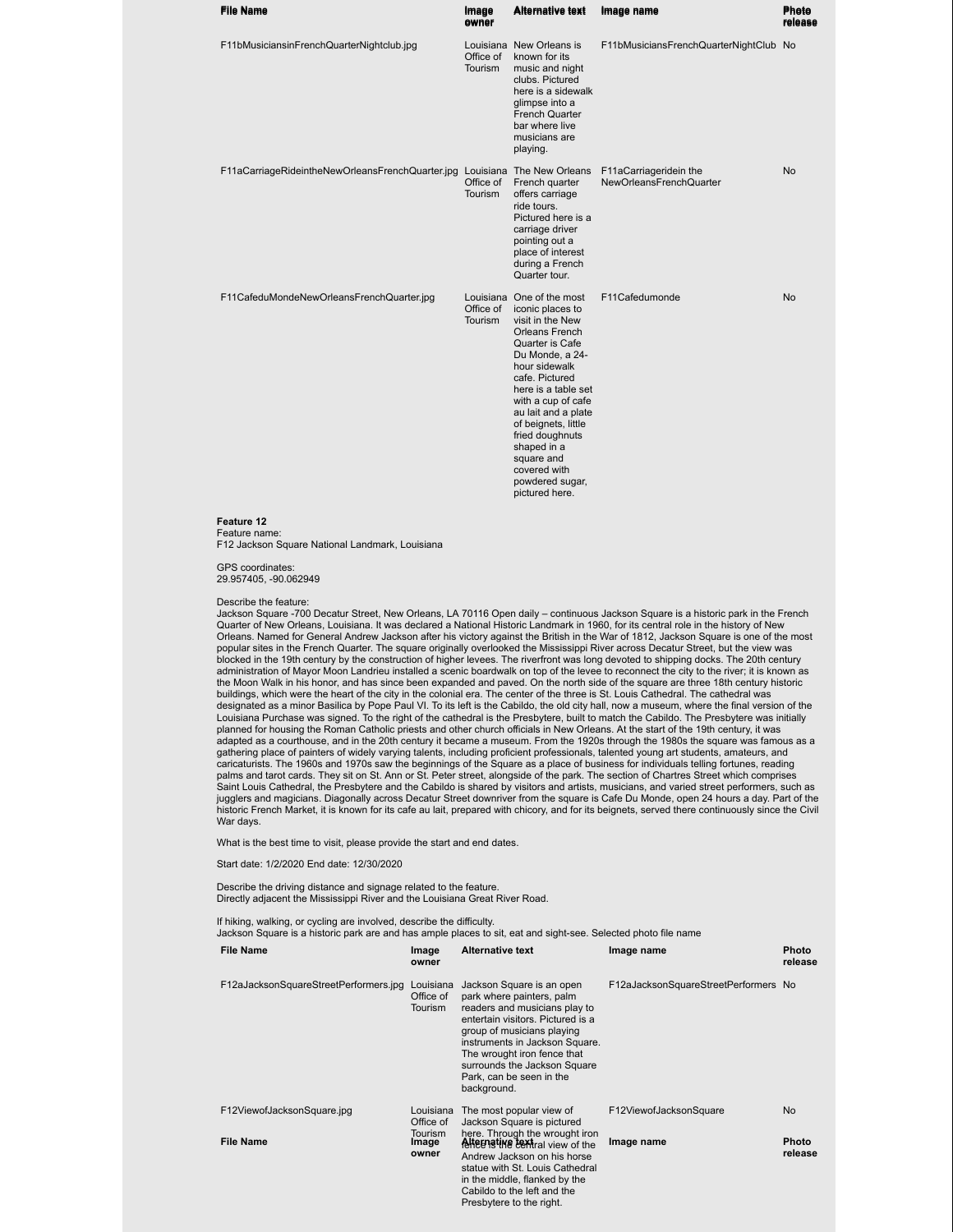**Feature 13** Feature name: F13 The Cabildo National Landmark, Louisiana

GPS coordinates: 29.958151, -90.063346

### Describe the feature:

Louisiana State Museum, Cabildo and Presbytere – 700 Chartres Street, New Orleans, LA 70116 Open Tuesday-Sunday, 10 am to 4:30 pm. Closed major holidays. The Cabildo, designated a National Landmark, was built under Spanish rule between 1795 and 1799. The Cabildo was designed by the same architect who designed St. Louis Cathedral and the Presbytere. The Cabildo was the site of the<br>Louisiana Purchase transfer in 1803, which finalized the United States' acquisition of the Lou United States and helped to fulfill the goal of President Thomas Jefferson goal of manifest destiny. In 1853, the Cabildo became home to the Louisiana State Supreme Court, where the landmark Plessy versus Ferguson decision originated in 1892. In 1911, it and the Presbytere became the Louisiana State Museum. Presbytere - The Presbytere, next to the Cabildo, was designed in 1791 to match the Cabildo, alongside St. Louis Cathedral in the French Quarter. It stands today as a beautiful reminder of both Louisiana's singular past and its vibrant present. The Presbytere, originally called Casa Curial or Ecclesiastical House, was built on the site of the residence, or presbytere of the Capuchin monks.

What is the best time to visit, please provide the start and end dates.

Start date: 1/2/2020 End date: 12/30/2020

Describe the driving distance and signage related to the feature. The Cabildo, a Louisiana State Museum, holds Louisiana cultural and historical artifacts, is directly adjacent the Mississippi River and River Road.

If hiking, walking, or cycling are involved, describe the difficulty. N/A Selected photo file name

|                        | <b>IVIA Selected prioto file righter</b> |                                                                                                                                                                                                                                                                 |                        |                         |  |  |  |  |
|------------------------|------------------------------------------|-----------------------------------------------------------------------------------------------------------------------------------------------------------------------------------------------------------------------------------------------------------------|------------------------|-------------------------|--|--|--|--|
| <b>File Name</b>       |                                          | Image owner Alternative text                                                                                                                                                                                                                                    | Image name             | <b>Photo</b><br>release |  |  |  |  |
| !3aCabildoexterior.jpg | Louisiana<br>Office of<br>Tourism        | An evening view of the Cabildo, flanked by St. Louis Cathedral,<br>on the corner of Jackson Square with people milling about in the<br>New Orleans French Quarter.                                                                                              | F13aCabildoexterior No |                         |  |  |  |  |
| F13Cabildo.jpg         | Louisiana<br>Office of<br><b>Tourism</b> | The Cabildo was a governmental building during the time of the<br>Louisiana Purchase. It is now a state museum. It is pictured here<br>on a corner of Jackson Square in the New Orleans French<br>Quarter. Situated next to the Cabildo is St. Louis Cathedral. | F13Cabildo             | <b>No</b>               |  |  |  |  |

#### **Feature 14** Feature name:

F14 Chalmette Battlefield and Chalmette National Cemetery, Louisiana

#### GPS coordinates:

29.945638, -89.991974

#### Describe the feature:

Chalmette Battlefield and Chalmette National Cemetery Visitor Center and entrance gates are open Monday-Sunday, Memorial Day and Veteran's Day 9 a.m.-4 p.m. The visitor center is otherwise closed on federal holidays and Mardi Gras. Battle of New Orleans talk – daily around 10:45 a.m. Talks are also given on Memorial Day and Veteran's Day. The NPS Visitor Center in Chalmette presents over 300 years of cultural mixing that highlight how an American Indian trade route became a major American port with distinct local traditions. Chalmette Battlefield in Chalmette preserves the site of the Battle of New Orleans in 1815, where a hastily-assembled American force defended the city and the all-important Mississippi River valley from invasion by the mighty British empire and demonstrated that the young democratic republic of the United States could hold its own on the world stage. The Battle of New Orleans was fought on January 8, 1815 between the British Army under Major General Sir Edward Pakenham and the United States Army under Brevet Major General Andrew Jackson. It took place approximately 5 miles east-southeast of the center of the original city of New Orleans, close to the town of Chalmette. The battle took place directly after the signing of the Treaty of Ghent on December 24, 1814, before news of the treaty could reach the United States. Many people believe that this last great battle of the War of 1812 between the United States and Britain was<br>unnecessary, since the treaty ending the war was signed in late 1814, but the war was no Jean Lafitte, pirate and smuggler, not joined the American side in an effort to obtain a pardon from the American government. The many winding bayous, bays, inlets and treacherous marshes in the Barataria region of Louisiana screened the activities of the Lafitte band, making apprehension nearly impossible. These waterways served as channels through which pirated and smuggled goods were brought to New Orleans and sold. Jackson reluctantly accepted help from Lafitte so during the Battle of New Orleans about 50 Baratarians manned the guns on American battleships and operated the terrestrial batteries. Jackson and Lafitte got along so well that the pirate<br>became Jackson's unofficial aide-de-camp. American troops defeated a poorly executed Bri than 30 minutes, despite the British having a large advantage in training, experience, and fielded troops. The Americans suffered roughly 250 casualties, while the British suffered roughly 2,000 overall. Following the War of 1812, Lafitte received a pardon from President James Madison for his service and resumed his career as a pirate on Galveston's Island in Spanish Texas. At the Chalmette National Historical Park, visitors can learn about the War of 1812 from films and exhibits and can view a map of the site that includes troop movements from the Battle of New Orleans, as well as outdoor exhibits that provide a self-guided tour. Next to the battlefield, Civil War-era Chalmette National Cemetery holds the remains of troops from the War of 1812 to the Vietnam War, serving as a reminder of the price of national freedom.

What is the best time to visit, please provide the start and end dates.

Start date: 1/2/2020 End date: 12/30/2020

#### Describe the driving distance and signage related to the feature.

Chalmette Battlefield and Chalmette National Cemetery is 15 minutes from the French Quarter. Head NW on Orleans Street toward Bourbon. Turn right onto North Rampart Street. Continue onto McShane Place, continue onto St. Claude Avenue, continue onto LA-46 E, turn right onto Battlefield Road/Chalmette National Park Scenic Road

If hiking, walking, or cycling are involved, describe the difficulty.

Moderate walking is necessary to view the battlefield and cemetery. Selected photo file name

| <b>File Name</b>             | Image<br>owner              | <b>Alternative text</b>                                                                                                                                                                                    | Image name                                              | Photo<br>release |
|------------------------------|-----------------------------|------------------------------------------------------------------------------------------------------------------------------------------------------------------------------------------------------------|---------------------------------------------------------|------------------|
| F14bWarof1812reenactment.jpg | Office of<br><b>Tourism</b> | Battle of New<br>Orleans, Costumed<br>American rag-tag<br>reenactors under the<br>command of Brevet<br><b>Major General</b><br>Andrew Jackson are<br>firing a canon at the<br>approaching British<br>army. | Louisiana A reenctment of the F14bWarof1812 reenactment | <b>No</b>        |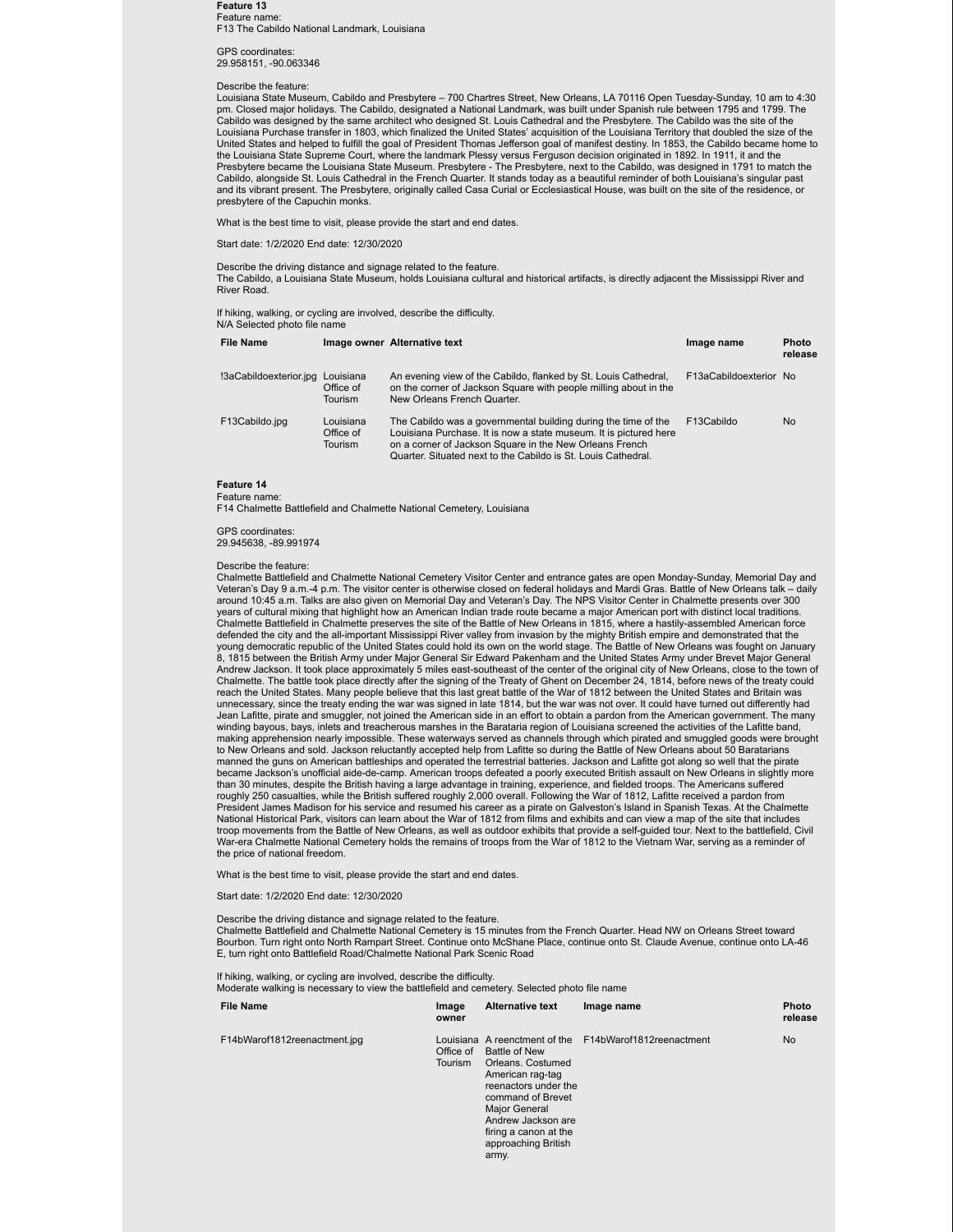|                                                                                                                                                                                                                                                                                                                                                                         | Image<br>owner       | <b>Alternative text</b>                                                                                                                                                                                                                                                                                                                                                                                                                                                                                                         | Image name                                              | Photo<br>release              |
|-------------------------------------------------------------------------------------------------------------------------------------------------------------------------------------------------------------------------------------------------------------------------------------------------------------------------------------------------------------------------|----------------------|---------------------------------------------------------------------------------------------------------------------------------------------------------------------------------------------------------------------------------------------------------------------------------------------------------------------------------------------------------------------------------------------------------------------------------------------------------------------------------------------------------------------------------|---------------------------------------------------------|-------------------------------|
| F14aBeauregardHouseChalmetteBattlefield.jpg Louisiana An up close view of                                                                                                                                                                                                                                                                                               | Office of<br>Tourism | the Rene<br>Beauregard House,<br>showing its<br>columned front<br>porch with<br>earthworks, canon<br>and moss-draped<br>oak tree in the<br>foreground.                                                                                                                                                                                                                                                                                                                                                                          | F14aBeauregardHouseChalmetteBattlefield No              |                               |
| F14Chalmette Battlefield Picture.jpg                                                                                                                                                                                                                                                                                                                                    | Office of<br>Tourism | is a National Park<br>Service site and it<br>commemorates the<br>last battle fought<br>during the War of<br>1812, the Battle of<br>New Orleans.<br>Pictured here is the<br>battlefield with a<br>canon and moss-<br>draped oak tree.<br>Overlooking the<br>battlefield is the<br>Chalmette<br>monument, a 100-<br>foot-tall obelisk, built<br>to commemorate the<br>American victory<br>here. In the far<br>background is the<br>Rene Beauregard<br>House, a 1830s<br>porticoed mansion in<br>French-Louisiana<br>architecture. | Louisiana Chalmette Battlefield F14ChalmetteBattlefield | No                            |
|                                                                                                                                                                                                                                                                                                                                                                         |                      |                                                                                                                                                                                                                                                                                                                                                                                                                                                                                                                                 |                                                         |                               |
| Feature 15<br>Feature name:                                                                                                                                                                                                                                                                                                                                             |                      |                                                                                                                                                                                                                                                                                                                                                                                                                                                                                                                                 |                                                         |                               |
| F15 End of the 10-state Great River Road, Louisiana<br>GPS coordinates:                                                                                                                                                                                                                                                                                                 |                      |                                                                                                                                                                                                                                                                                                                                                                                                                                                                                                                                 |                                                         |                               |
| 29.219883, -89.395521<br>Describe the feature:<br>End of the Road Marker, LA 23, Venice, LA – open for viewing at all times The very southerly-most point on the Great River Road                                                                                                                                                                                       |                      |                                                                                                                                                                                                                                                                                                                                                                                                                                                                                                                                 |                                                         |                               |
|                                                                                                                                                                                                                                                                                                                                                                         |                      |                                                                                                                                                                                                                                                                                                                                                                                                                                                                                                                                 |                                                         |                               |
|                                                                                                                                                                                                                                                                                                                                                                         |                      |                                                                                                                                                                                                                                                                                                                                                                                                                                                                                                                                 |                                                         |                               |
| features a view of the Mississippi River and Gulf of Mexico and a commemorative marker.<br>What is the best time to visit, please provide the start and end dates.<br>Start date: 1/1/2020 End date: 12/30/2020<br>Describe the driving distance and signage related to the feature.<br>The end of the Great River Road marker marks the end of the 10-state River Raod |                      |                                                                                                                                                                                                                                                                                                                                                                                                                                                                                                                                 |                                                         |                               |
| If hiking, walking, or cycling are involved, describe the difficulty.                                                                                                                                                                                                                                                                                                   |                      |                                                                                                                                                                                                                                                                                                                                                                                                                                                                                                                                 |                                                         |                               |
| <b>File Name</b>                                                                                                                                                                                                                                                                                                                                                        | Image<br>owner       | <b>Alternative text</b>                                                                                                                                                                                                                                                                                                                                                                                                                                                                                                         | Image name                                              |                               |
| N/A Selected photo file name<br>F15aMouthoftheMississippiRiver.jpg                                                                                                                                                                                                                                                                                                      | <b>New</b>           | USACE, Satellite view of the<br>Great River Road and<br>Orleans the entrance to the<br>mouth of the<br>Mississippi River and<br>the inter-coastal<br>waters leading to the<br><b>Gulf of Mexico</b>                                                                                                                                                                                                                                                                                                                             | F15aMouthoftheMississippiRiver                          | Photo<br>release<br><b>No</b> |

F16 Major Festivals, Cultural Celebrations and Time-Honored Traditions on the Louisiana Great River Road

GPS coordinates: 29.951065, -90.071533 City of New Orleans

#### Describe the feature:

Festivals on Louisiana Great River Road An explosion of culture and history is celebrated through Louisiana's many festivals that highlight its multi-cultural traditions, food of all kind, music and renowned street entertainment. One of the highest profile festival is Mardi<br>Gras, celebrated in communities large and small. The origins of Mardi Gras ca fatted calf, followed France to her colonies. In 1699, French-Canadian explorer Jean Baptiste Le Moyne Sieur de Bienville arrived approximately 60 miles south of New Orleans, and named it Pointe du Mardi Gras when his men realized it was the eve of the festive holiday. Bienville also established Fort Louis de la Louisiane, which is now Mobile, in 1702. In 1703, the tiny settlement of Fort Louis de<br>Ia Mobile celebrated the very first Mardi Gras in America. New Orleans was establi Gras was celebrated openly in New Orleans. Today, New Orleans is internally-known for its Mardi Gras, with about 1.5 million visitors each year taking to the streets in costume and to catch beads and trinkets. Parades, pageants and masked Mardi Gras balls take place from Twelfth Night to Shrove Tuesday. At midnight on Fat Tuesday, festivities stop and the six-week period of Lent begins. Essence Festival, the film Girl's Trip was based on attending Essence, is usually held July 1-4 each year, Essence Festival is largest African<br>American festival in the United States. Each year it attracts over 500,000 visitors tha Started by Essence Magazine, the festival has been held in New Orleans since the beginning 1995. International Jazz and Heritage Festival, a 10 day cultural feast in which thousands of musicians, cooks and craftspeople welcome 400,000-500,000 visitors each year. There are 12 music stages and internationally-known musicians ranging from Bruce Springsteen, the Rolling Stones, Harry Connick, Jr., Buddy Guy, Trombone Shorty, Aaron Neville, The Who, Stevie Nicks, The Beach Boys, Kool and the Gang, Marcia Ball, Katy Perry, Foo<br>Fighters, Brandi Carlile, Dr. John and Big Freedia, just to name some, have performed at Jaz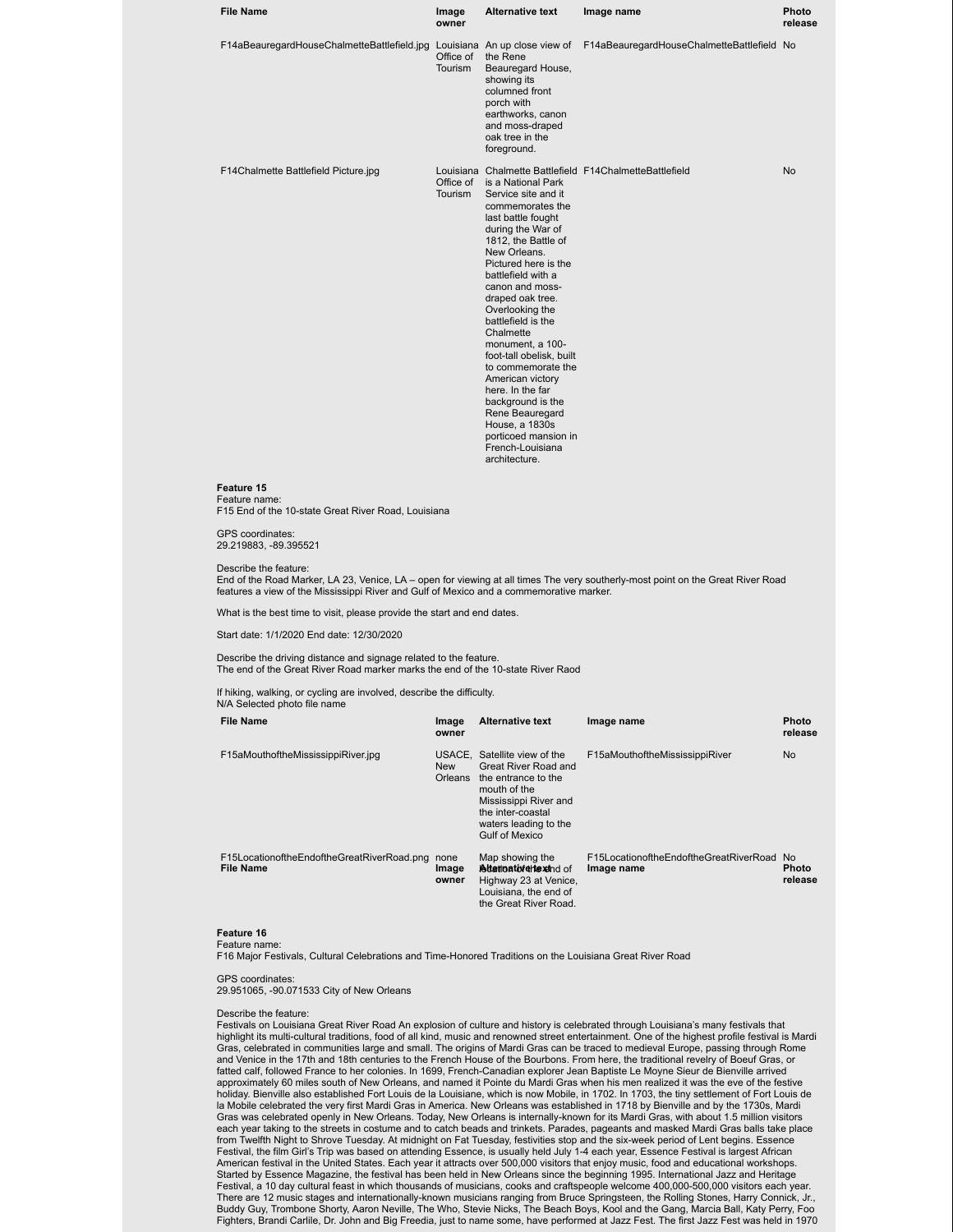and at this inaugural celebration the line-up was Mahalia Jackson, Duke Ellington, Pete Fountain, Al Hirt, Clifton Chenier and Fats<br>Domino. Louisiana's River Parishes of Ascension Parish, St. James and St. John Parishes, c the Levee, where 20-foot-tall wooden structures, built by families in various shapes, are constructed on the levees and lighted to show the way for Santa Claus, or Papa Noel, as the French call him, to visit the boys and girls on Christmas Eve.

What is the best time to visit, please provide the start and end dates.

Start date: 1/2/2020 End date: 12/30/2020

Describe the driving distance and signage related to the feature.

Bonfires on the Levee - 20-foot tall structures create bonfires directly on the levees; Essence Festival is held at the Superdome and International Jazz and Heritage Festival is held at the New Orleans Fairgrounds. Both festivals are minutes form the Louisiana Great River Road; signage does direct attendees to the festivals. But they are also well-known locations.

If hiking, walking, or cycling are involved, describe the difficulty. Moderate walking around the festival sites. Selected photo file name

| <b>File Name</b>                                                                                                                                                         | Image<br>owner       | <b>Alternative text</b>                                                                                                                                                                                                                                                                   | Image name                              | Photo<br>release |  |  |
|--------------------------------------------------------------------------------------------------------------------------------------------------------------------------|----------------------|-------------------------------------------------------------------------------------------------------------------------------------------------------------------------------------------------------------------------------------------------------------------------------------------|-----------------------------------------|------------------|--|--|
| 16bMardiGras.jpg                                                                                                                                                         | Office of<br>Tourism | Louisiana Reaching for beads and<br>trinkets thrown from<br>costumed riders on Mardi<br>Gras floats, Mardi Gras is<br>one of the largest festivals in<br>the United States.                                                                                                               | F16bMardiGras                           | <b>No</b>        |  |  |
| F16aBonfiresonthelevee.jpg                                                                                                                                               | Office of<br>Tourism | Louisiana Something different in<br>LouisianaOn December 24<br>each year - 20-foot-high<br>structures are built by<br>families on top of the<br>Mississippi River levee and<br>set on fire to light the way for<br>Papa Noel or Santa Claus to<br>ensure he visits every boy<br>and girl. | F16aBonFiresontheLevee                  | <b>No</b>        |  |  |
| F16NewOrleansJazzandHeritageFestival Louisiana A sea of people listen to<br>.jpg                                                                                         | Office of<br>Tourism | music at the New Orleans<br>Jazz and Heritage Festival.<br>Hundreds of thousands up to<br>one-million visitors travel to<br>New Orleans during Jazz<br>Fest.                                                                                                                              | F16NewOrleansJazzandHeritageFEstival No |                  |  |  |
| An important part of supporting the America's Byways brand is providing travelers with information about the Intrinsic Qualities that form<br>the essence of your byway. |                      |                                                                                                                                                                                                                                                                                           |                                         |                  |  |  |
| 5-9: Describe the materials you use to tell your byway story and interpret its Intrinsic Qualities, (e.g., maps, brochures, DVDs, etc.) (Limit                           |                      |                                                                                                                                                                                                                                                                                           |                                         |                  |  |  |

100 words.) Free public Louisiana Byway and 10-state Great River Road brochures and maps; first-person interpretations; mixed interpretive and<br>educational panels; large selection of books and tour guides; preserved sites, tours at eac

5-10: Provide the website(s) and/or social media sites where travelers and media can find information specific to your byway (other than byways.org).

https://byways.louisianatravel.com/; louisianabyways.com; http://www.experiencemississippiriver.com/Japanese: https://experiencemississippiriver.com/states/louisiana/

#### **Section 6**

**Telling You Story:**

| <b>Community Support:</b> | Community support and the openness of the planning process are considered important components in both the<br>designation and determination of the sustainability of a byway.                                                                                                                                                                                                                                                                                                                                                                                                                                                                                                                                                                                                                                                                                                                                                                                                                                                                                                                                                                                                                                                                                                                                                                                                                                                                                                                                                                                                                                                                                                                                                                                                                                                                                                                                                                                                                                                                                                                                                               |
|---------------------------|---------------------------------------------------------------------------------------------------------------------------------------------------------------------------------------------------------------------------------------------------------------------------------------------------------------------------------------------------------------------------------------------------------------------------------------------------------------------------------------------------------------------------------------------------------------------------------------------------------------------------------------------------------------------------------------------------------------------------------------------------------------------------------------------------------------------------------------------------------------------------------------------------------------------------------------------------------------------------------------------------------------------------------------------------------------------------------------------------------------------------------------------------------------------------------------------------------------------------------------------------------------------------------------------------------------------------------------------------------------------------------------------------------------------------------------------------------------------------------------------------------------------------------------------------------------------------------------------------------------------------------------------------------------------------------------------------------------------------------------------------------------------------------------------------------------------------------------------------------------------------------------------------------------------------------------------------------------------------------------------------------------------------------------------------------------------------------------------------------------------------------------------|
|                           | 6-1: Provide a list of key participants/organizations in the planning and development of the Corridor Management Plan<br>(CMP), and describe critical coordination efforts with these organizations. (Limit 150 words.)<br>A series of regional meetings were held to gather input on critical issues from stakeholders, community governments and<br>the public. Key participants in the CMP planning process included the Office of Lieutenant Governor of the State of<br>Louisiana, staff of the various divisions and offices of the Louisiana Department of Transportation and Development;<br>representatives of 18 parish-level convention and visitor bureaus and tourism commissions; business representatives<br>associated with the Louisiana Great River Road; elected officials and citizens interested in the history and future of the<br>route. Regional meetings were held to gather input. As a follow-up, individual meetings were held, telephone calls were<br>made and plans were further discussed at statewide tourism and byway conferences.                                                                                                                                                                                                                                                                                                                                                                                                                                                                                                                                                                                                                                                                                                                                                                                                                                                                                                                                                                                                                                                                      |
|                           | 6-2: Identify any significant objections to the CMP and describe actions taken to resolve them. (Limit 150 words.)<br>There are no objections to the Corridor Management Plan                                                                                                                                                                                                                                                                                                                                                                                                                                                                                                                                                                                                                                                                                                                                                                                                                                                                                                                                                                                                                                                                                                                                                                                                                                                                                                                                                                                                                                                                                                                                                                                                                                                                                                                                                                                                                                                                                                                                                               |
|                           | 6-3: Describe how you have addressed the control of outdoor advertising with your stakeholders. (Limit 150 words.)<br>The Louisiana Byways Director meets regularly with the Louisiana Department of Transportation and Development and the<br>Federal Highway Administration to discuss outdoor advertising. Louisiana has a process to review all outdoor advertising<br>permits that affect the Louisiana Byway collection. When an outdoor company applies for a permit for outdoor advertising,<br>the Department of Transportation and Development determines if the requested sign placement is along a byway. If it is, a<br>letter and form is sent to the Louisiana Byways Director, who in turn, works with the affected byway to approve or not<br>approve the signage permit. In most instances, if not all, the sign permit is denied if it is on a byway or affects the view<br>shed of the byway. The permit form is signed and returned to DOTD who then notifies the outdoor company that the permit<br>has been denied if it adversely affects a byway. The Louisiana Byways Director meets regularly with the Louisiana<br>Department of Transportation and Development and the Federal Highway Administration to discuss outdoor advertising.<br>Louisiana has a process to review all outdoor advertising permits that affect the Louisiana Byway collection. When an<br>outdoor company applies for a permit for outdoor advertising, the Department of Transportation and Development<br>determines if the requested sign placement is along a byway. If it is, a letter and form is sent to the Louisiana Byways<br>Director, who in turn, works with the affected byway to approve or not approve the signage permit. In most instances, if not<br>all, the sign permit is denied if it is on a byway or affects the view shed of the byway. The permit form is signed and<br>returned to DOTD who then notifies the outdoor company that the permit has been denied if it adversely affects a byway.<br>Outdoor signage is not normally approved by the local byway organization. The CMP is regularly enforced. |
|                           | 6-4: Describe how this byway nomination was developed and who was involved, including critical coordination efforts with<br>key industries and organizations along the corridor and any significant objections to the nomination of the road. (Limit 200<br>words.)<br>The nomination of the Louisiana Great River Road as an All-American Road has been in the works for nearly two years,<br>as part of the state's bigger mission to connect people from across the United States and from around the world with the<br>intrinsic qualities of Louisiana and its byways. Because the Louisiana Great River Road is a "working highway", over 700-                                                                                                                                                                                                                                                                                                                                                                                                                                                                                                                                                                                                                                                                                                                                                                                                                                                                                                                                                                                                                                                                                                                                                                                                                                                                                                                                                                                                                                                                                        |
|                           | miles-long and runs through 18-Louisiana parishes, a series of meetings were held to discuss CMP updates and the All-                                                                                                                                                                                                                                                                                                                                                                                                                                                                                                                                                                                                                                                                                                                                                                                                                                                                                                                                                                                                                                                                                                                                                                                                                                                                                                                                                                                                                                                                                                                                                                                                                                                                                                                                                                                                                                                                                                                                                                                                                       |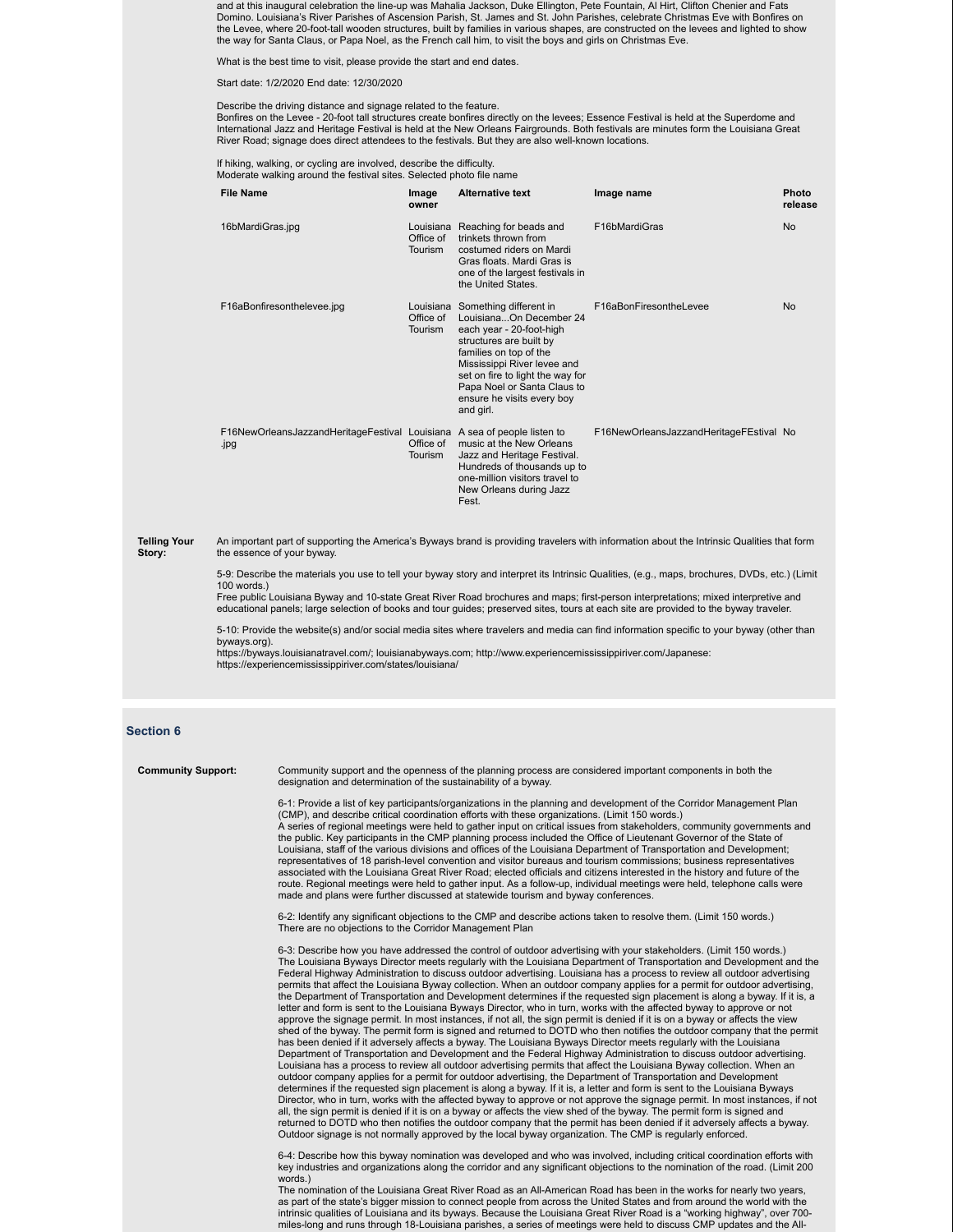|                         | American Road nomination. Meetings involved the 18-parish convention and visitor centers, tourist bureaus, attractions,<br>sites, parish officials and many state and U.S. Senate and Congressional representatives. All meetings were announced in<br>the newspapers and the public at-large were invited and attended as well. There were no objections to the updates to the<br>CMP or to the moving forward on the All-American Road nomination. In fact, it was enthusiastically encouraged. Plans<br>were presented to the Federal Highway Administration (Regional Office), the Louisiana Department of Transportation and<br>Development, Louisiana Police Jury Association (on behalf of the 18 parishes), the Louisiana Municipal Association (on<br>behalf of the many, many mayors located in the villages, towns and cities along the Louisiana Great River Road), National<br>Park Service and offices within the Louisiana Department of Culture, Recreation and Tourism. This is a highly-prized<br>designation and distinction that the communities and stakeholders along the Louisiana Great River Road proudly support<br>and will eagerly promote the Louisiana Great River Road. Louisiana also interacted with the members of the 10-state<br>Mississippi River Parkway Commission to determine agreement on an All-American Road nomination. |                                       |  |  |  |
|-------------------------|----------------------------------------------------------------------------------------------------------------------------------------------------------------------------------------------------------------------------------------------------------------------------------------------------------------------------------------------------------------------------------------------------------------------------------------------------------------------------------------------------------------------------------------------------------------------------------------------------------------------------------------------------------------------------------------------------------------------------------------------------------------------------------------------------------------------------------------------------------------------------------------------------------------------------------------------------------------------------------------------------------------------------------------------------------------------------------------------------------------------------------------------------------------------------------------------------------------------------------------------------------------------------------------------------------------------------------------------------------------------|---------------------------------------|--|--|--|
|                         | 6-5: Document that you have received support from road management authorities responsible for each segment of the<br>road and Federal land management agency(s) through whose lands the byway runs. (Limit 150 words.)<br>In that the Louisiana Department of Transportation and Development is responsible for more than 90 percent of the road<br>segments of the entire Louisiana Great River Road, it is a key partner with the Louisiana Office of Tourism in a variety of<br>aspects including: Roadway and right-of-way conditions; Safety and overall traffic management; Long range transportation<br>planning; Integration of pedestrian and bicycle improvements; Traffic control devises and wayshowing components of<br>byway travelers; Access management and Outdoor advertising regulation. While the Louisiana Great River Road does not<br>pass through federal lands, several federal properties represent important sites that represent intrinsic qualities of the<br>route. Managers of these properties continue to be key participants in the management of the corridor's objectives to<br>protect and interpret intrinsic resources as well as to deliver quality visitor experiences.                                                                                                                                                     |                                       |  |  |  |
|                         | 6-6: List actions the byway leader or organization will take to assure ongoing community involvement and citizen<br>participation. (Limit 150 words.)<br>The Louisiana Office of Tourism and its Louisiana Byways Program are committed to continual community and citizen<br>participation in the protection and enhancement of the intrinsic qualities of the Louisiana Great River Road and the quality<br>visitor experiences it provides. Key among the actions to sustain public participation are to: provide outreach<br>communications by providing regular updates of progress and issues related to the Louisiana Great River Road; maintain<br>open access to regional and local interest groups and individuals to express concerns and suggestions; hold periodic<br>"listening" sessions on local byway needs; offer training to local byway representatives; conduct public information<br>meetings several times a year to provide presentation of current activities and upcoming plans; conduct annual and<br>periodic updates of the CMP by engaging local groups in the process and continue the positive working relationships with<br>the Louisiana Department of Transportation and Development and Federal Highways Administration.                                                                                                         |                                       |  |  |  |
|                         | Supporting Documentation: You must include an electronic PDF copy of the Corridor Management Plan and a single PDF document combining any<br>letters documenting support. Applicants are limited to providing these two forms of supporting documentation along with<br>the Route Map (and optional GIS file) and the photos referenced within the body of the nomination application. Additional<br>documentation/attachments will not be considered.                                                                                                                                                                                                                                                                                                                                                                                                                                                                                                                                                                                                                                                                                                                                                                                                                                                                                                               |                                       |  |  |  |
|                         | 6-7: Corridor Management Plan - Your application must be supported by a Corridor Management Plan that addresses<br>the required points of corridor management planning detailed in the Interim Policy.                                                                                                                                                                                                                                                                                                                                                                                                                                                                                                                                                                                                                                                                                                                                                                                                                                                                                                                                                                                                                                                                                                                                                               |                                       |  |  |  |
|                         | 6-7 Louisiana Great River Road Corridor Management Plan.pdf                                                                                                                                                                                                                                                                                                                                                                                                                                                                                                                                                                                                                                                                                                                                                                                                                                                                                                                                                                                                                                                                                                                                                                                                                                                                                                          |                                       |  |  |  |
|                         | Before uploading, rename the file to begin with 6-7. For example, rename your file RiverBend.pdf to 6-7RiverBend.pdf.                                                                                                                                                                                                                                                                                                                                                                                                                                                                                                                                                                                                                                                                                                                                                                                                                                                                                                                                                                                                                                                                                                                                                                                                                                                |                                       |  |  |  |
|                         | 6-8: Letters Documenting Support – Reviewers find supporting letters that document local support useful as they<br>corroborate statements you make in your application. The most effective documentation is personalized support<br>statements that describe the writer's relationship to the byway and expected benefits from national designation. It is also<br>useful to see indications of how the writer will continue their support in the future.                                                                                                                                                                                                                                                                                                                                                                                                                                                                                                                                                                                                                                                                                                                                                                                                                                                                                                            |                                       |  |  |  |
|                         | 6-8 letters of support Louisiana Great River Road.pdf                                                                                                                                                                                                                                                                                                                                                                                                                                                                                                                                                                                                                                                                                                                                                                                                                                                                                                                                                                                                                                                                                                                                                                                                                                                                                                                |                                       |  |  |  |
|                         | Before uploading, rename the file to begin with 6-8. For example, rename your file RiverBend.pdf to 6-8RiverBend.pdf.                                                                                                                                                                                                                                                                                                                                                                                                                                                                                                                                                                                                                                                                                                                                                                                                                                                                                                                                                                                                                                                                                                                                                                                                                                                |                                       |  |  |  |
| <b>CMP Information:</b> | 6-9: Name of CMP: Louisiana Great River Road CMP                                                                                                                                                                                                                                                                                                                                                                                                                                                                                                                                                                                                                                                                                                                                                                                                                                                                                                                                                                                                                                                                                                                                                                                                                                                                                                                     |                                       |  |  |  |
|                         | 6-10: Date CMP was adopted: 5/18/2018<br>6-11: Does your State/Indian tribe/Federal land management agency require that CMPs be regularly updated to reflect                                                                                                                                                                                                                                                                                                                                                                                                                                                                                                                                                                                                                                                                                                                                                                                                                                                                                                                                                                                                                                                                                                                                                                                                         |                                       |  |  |  |
|                         | current policies?                                                                                                                                                                                                                                                                                                                                                                                                                                                                                                                                                                                                                                                                                                                                                                                                                                                                                                                                                                                                                                                                                                                                                                                                                                                                                                                                                    |                                       |  |  |  |
|                         | Yes<br>If yes, how often? An annual review and an update at least<br>every five years depending on byway activity; last updated<br>2018                                                                                                                                                                                                                                                                                                                                                                                                                                                                                                                                                                                                                                                                                                                                                                                                                                                                                                                                                                                                                                                                                                                                                                                                                              |                                       |  |  |  |
|                         | If no, in a few concise bullet points, describe your<br>byway priorities for the next five (5) years. (Limit 150<br>words.)                                                                                                                                                                                                                                                                                                                                                                                                                                                                                                                                                                                                                                                                                                                                                                                                                                                                                                                                                                                                                                                                                                                                                                                                                                          |                                       |  |  |  |
|                         | 6-12: Your byway's CMP must address each of the following points. Using the table below, identify the principal pages in<br>your document that discuss each point.                                                                                                                                                                                                                                                                                                                                                                                                                                                                                                                                                                                                                                                                                                                                                                                                                                                                                                                                                                                                                                                                                                                                                                                                   |                                       |  |  |  |
|                         | Item that the CMP Addresses                                                                                                                                                                                                                                                                                                                                                                                                                                                                                                                                                                                                                                                                                                                                                                                                                                                                                                                                                                                                                                                                                                                                                                                                                                                                                                                                          | <b>Discussed on Page</b><br>Number(s) |  |  |  |
|                         | 1. A map identifying the corridor boundaries, location, intrinsic qualities, and land uses in the<br>corridor.                                                                                                                                                                                                                                                                                                                                                                                                                                                                                                                                                                                                                                                                                                                                                                                                                                                                                                                                                                                                                                                                                                                                                                                                                                                       | 39-44                                 |  |  |  |
|                         | 2. An assessment of the intrinsic qualities and their "context" (the areas surrounding them).                                                                                                                                                                                                                                                                                                                                                                                                                                                                                                                                                                                                                                                                                                                                                                                                                                                                                                                                                                                                                                                                                                                                                                                                                                                                        | 45-52                                 |  |  |  |
|                         | 3. A strategy for maintaining and enhancing each of those intrinsic qualities.                                                                                                                                                                                                                                                                                                                                                                                                                                                                                                                                                                                                                                                                                                                                                                                                                                                                                                                                                                                                                                                                                                                                                                                                                                                                                       | 53-54                                 |  |  |  |
|                         | 4. The agencies, groups, and individuals who are part of the team that will carry out the plan,<br>including a list of their specific, individual responsibilities. Also, a schedule of when and how<br>you'll review the degree to which those responsibilities are being met.                                                                                                                                                                                                                                                                                                                                                                                                                                                                                                                                                                                                                                                                                                                                                                                                                                                                                                                                                                                                                                                                                      | 55-58                                 |  |  |  |
|                         | 5. A strategy of how existing development might be enhanced and new development<br>accommodated to preserve the intrinsic qualities of your byway.                                                                                                                                                                                                                                                                                                                                                                                                                                                                                                                                                                                                                                                                                                                                                                                                                                                                                                                                                                                                                                                                                                                                                                                                                   | 59-61                                 |  |  |  |
|                         | 6. A plan for on-going public participation.                                                                                                                                                                                                                                                                                                                                                                                                                                                                                                                                                                                                                                                                                                                                                                                                                                                                                                                                                                                                                                                                                                                                                                                                                                                                                                                         | 62-63                                 |  |  |  |
|                         | 7. A general review of the road's safety record to locate hazards and poor design, and identify<br>possible corrections.                                                                                                                                                                                                                                                                                                                                                                                                                                                                                                                                                                                                                                                                                                                                                                                                                                                                                                                                                                                                                                                                                                                                                                                                                                             | 64-65                                 |  |  |  |
|                         | 8. A plan to accommodate commercial traffic while ensuring the safety of sightseers in smaller<br>vehicles, as well as bicyclists, joggers, and pedestrians.                                                                                                                                                                                                                                                                                                                                                                                                                                                                                                                                                                                                                                                                                                                                                                                                                                                                                                                                                                                                                                                                                                                                                                                                         | 66-69                                 |  |  |  |
|                         | 9. A listing and discussion of efforts to minimize anomalous intrusions on the visitor's                                                                                                                                                                                                                                                                                                                                                                                                                                                                                                                                                                                                                                                                                                                                                                                                                                                                                                                                                                                                                                                                                                                                                                                                                                                                             | 70-71                                 |  |  |  |
|                         | experience of the byway.                                                                                                                                                                                                                                                                                                                                                                                                                                                                                                                                                                                                                                                                                                                                                                                                                                                                                                                                                                                                                                                                                                                                                                                                                                                                                                                                             |                                       |  |  |  |